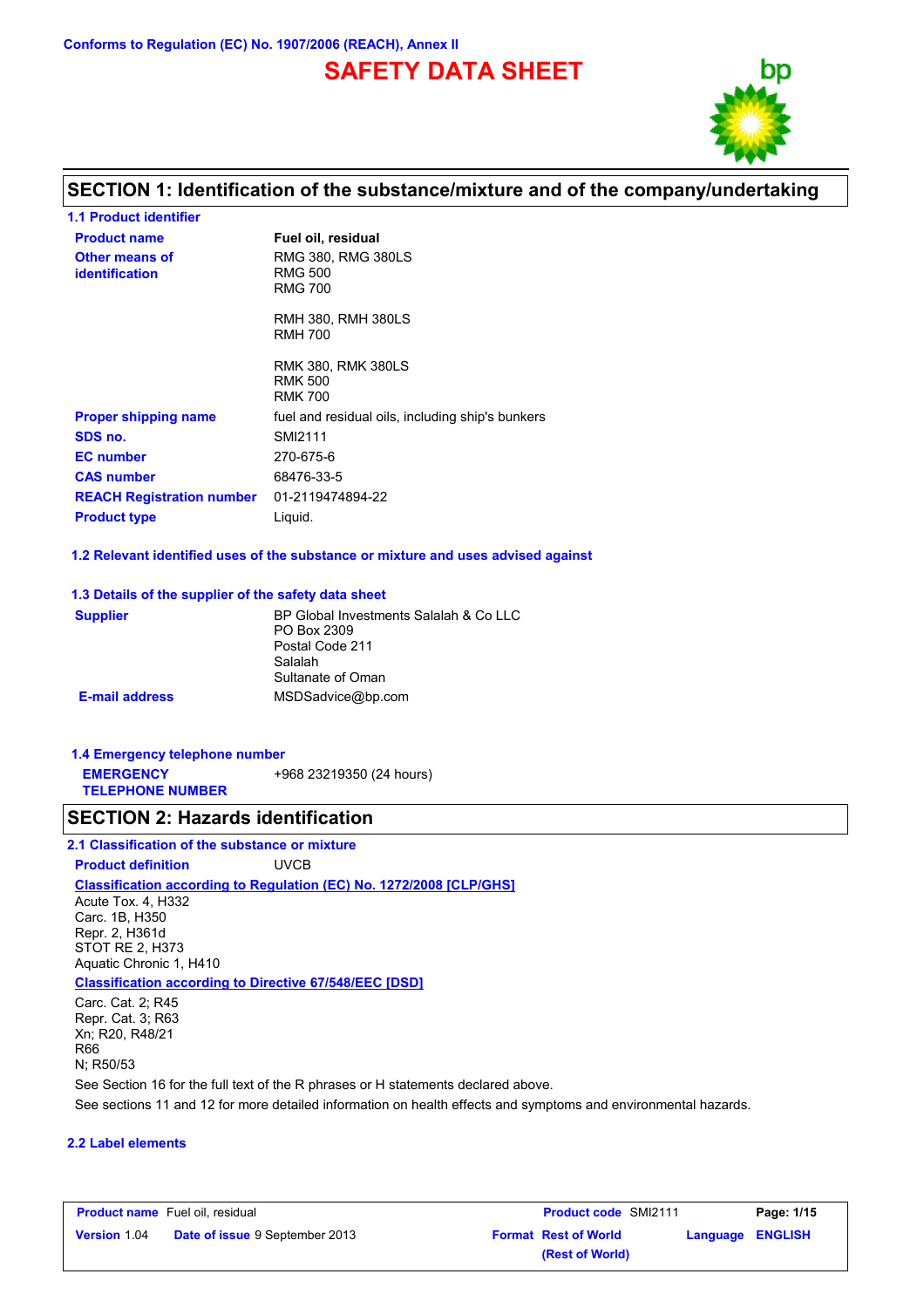# **SECTION 2: Hazards identification**

| <b>Hazard pictograms</b>                                                                                     |                                                                                                                                                                                                                                                                                                                                                                                                                                                                                                                                                                                                                                                                                                                            |
|--------------------------------------------------------------------------------------------------------------|----------------------------------------------------------------------------------------------------------------------------------------------------------------------------------------------------------------------------------------------------------------------------------------------------------------------------------------------------------------------------------------------------------------------------------------------------------------------------------------------------------------------------------------------------------------------------------------------------------------------------------------------------------------------------------------------------------------------------|
| <b>Signal word</b>                                                                                           | Danger                                                                                                                                                                                                                                                                                                                                                                                                                                                                                                                                                                                                                                                                                                                     |
| <b>Hazard statements</b>                                                                                     | H332 - Harmful if inhaled.<br>H350 - May cause cancer.<br>H361d - Suspected of damaging the unborn child.<br>H373 - May cause damage to organs through prolonged or repeated exposure.<br>H410 - Very toxic to aquatic life with long lasting effects.                                                                                                                                                                                                                                                                                                                                                                                                                                                                     |
| <b>Precautionary statements</b>                                                                              |                                                                                                                                                                                                                                                                                                                                                                                                                                                                                                                                                                                                                                                                                                                            |
| <b>Prevention</b>                                                                                            | P201 - Obtain special instructions before use.<br>P260 - Do not breathe dust/fume/gas/mist/vapours/spray.<br>P281 - Use personal protective equipment as required.<br>P273 - Avoid release to the environment.                                                                                                                                                                                                                                                                                                                                                                                                                                                                                                             |
| <b>Response</b>                                                                                              | P308 - IF exposed or concerned:<br>P313 - Get medical advice/attention.                                                                                                                                                                                                                                                                                                                                                                                                                                                                                                                                                                                                                                                    |
| <b>Storage</b>                                                                                               | - Not applicable                                                                                                                                                                                                                                                                                                                                                                                                                                                                                                                                                                                                                                                                                                           |
| <b>Disposal</b>                                                                                              | P501 - Dispose of contents and container in accordance with all local, regional, national and<br>international regulations.                                                                                                                                                                                                                                                                                                                                                                                                                                                                                                                                                                                                |
| <b>Supplemental label</b><br>elements                                                                        | Repeated exposure may cause skin dryness or cracking.                                                                                                                                                                                                                                                                                                                                                                                                                                                                                                                                                                                                                                                                      |
| <b>Special packaging requirements</b>                                                                        |                                                                                                                                                                                                                                                                                                                                                                                                                                                                                                                                                                                                                                                                                                                            |
| <b>Containers to be fitted</b><br>with child-resistant<br>fastenings                                         | Not applicable.                                                                                                                                                                                                                                                                                                                                                                                                                                                                                                                                                                                                                                                                                                            |
| <b>Tactile warning of danger</b>                                                                             | Not applicable.                                                                                                                                                                                                                                                                                                                                                                                                                                                                                                                                                                                                                                                                                                            |
| 2.3 Other hazards                                                                                            |                                                                                                                                                                                                                                                                                                                                                                                                                                                                                                                                                                                                                                                                                                                            |
| <b>Substance meets the</b><br>criteria for PBT according<br>to Regulation (EC) No.<br>1907/2006, Annex XIII  | Not available.                                                                                                                                                                                                                                                                                                                                                                                                                                                                                                                                                                                                                                                                                                             |
| <b>Substance meets the</b><br>criteria for vPvB according<br>to Regulation (EC) No.<br>1907/2006, Annex XIII | Not available.                                                                                                                                                                                                                                                                                                                                                                                                                                                                                                                                                                                                                                                                                                             |
| Other hazards which do<br>not result in classification                                                       | Prolonged or repeated contact may dry skin and cause irritation.<br>This material can contain hydrogen sulphide $(H_2S)$ , a very toxic and extremely flammable gas.<br>Will cause burns if hot material contacts eyes.<br>Will cause burns if hot material contacts skin.<br>This material may contain significant quantities of polycyclic aromatic hydrocarbons (PCAs),<br>some of which have been shown by experimental studies to induce skin cancer.<br>Note: High Pressure Applications<br>Injections through the skin resulting from contact with the product at high pressure constitute a<br>major medical emergency.<br>See 'Notes to physician' under First-Aid Measures, Section 4 of this Safety Data Sheet. |

## **SECTION 3: Composition/information on ingredients**

**Substance/mixture** UVCB

Heavy fuel oil Complex hydrocarbon substance

|                                   |            | <b>Classification</b> |                                                                               |                                                                                                      |             |  |
|-----------------------------------|------------|-----------------------|-------------------------------------------------------------------------------|------------------------------------------------------------------------------------------------------|-------------|--|
| <b>Product/ingredient</b><br>name | CAS no.    | $\frac{9}{6}$         | 67/548/EEC                                                                    | <b>Regulation (EC) No.</b><br><b>1272/2008 [CLP]</b>                                                 | <b>Type</b> |  |
| Fuel oil, residual                | 68476-33-5 | 100                   | Carc. Cat. 2; R45<br>Repr. Cat. 3; R63<br>Xn; R20, R48/21<br>R66<br>N: R50/53 | Acute Tox. 4. H332<br>Carc. 1B. H350<br>Repr. 2, H361d<br>STOT RE 2, H373<br>Aquatic Chronic 1, H410 | [A]         |  |

**See Section 16 for the full text of the R-phrases declared above.**

**See Section 16 for the full text of the H statements declared above.**

|                     | <b>Product name</b> Fuel oil, residual | <b>Product code SMI2111</b>                            | Page: 2/15 |
|---------------------|----------------------------------------|--------------------------------------------------------|------------|
| <b>Version 1.04</b> | <b>Date of issue 9 September 2013</b>  | <b>Format Rest of World</b><br><b>Language ENGLISH</b> |            |
|                     |                                        | (Rest of World)                                        |            |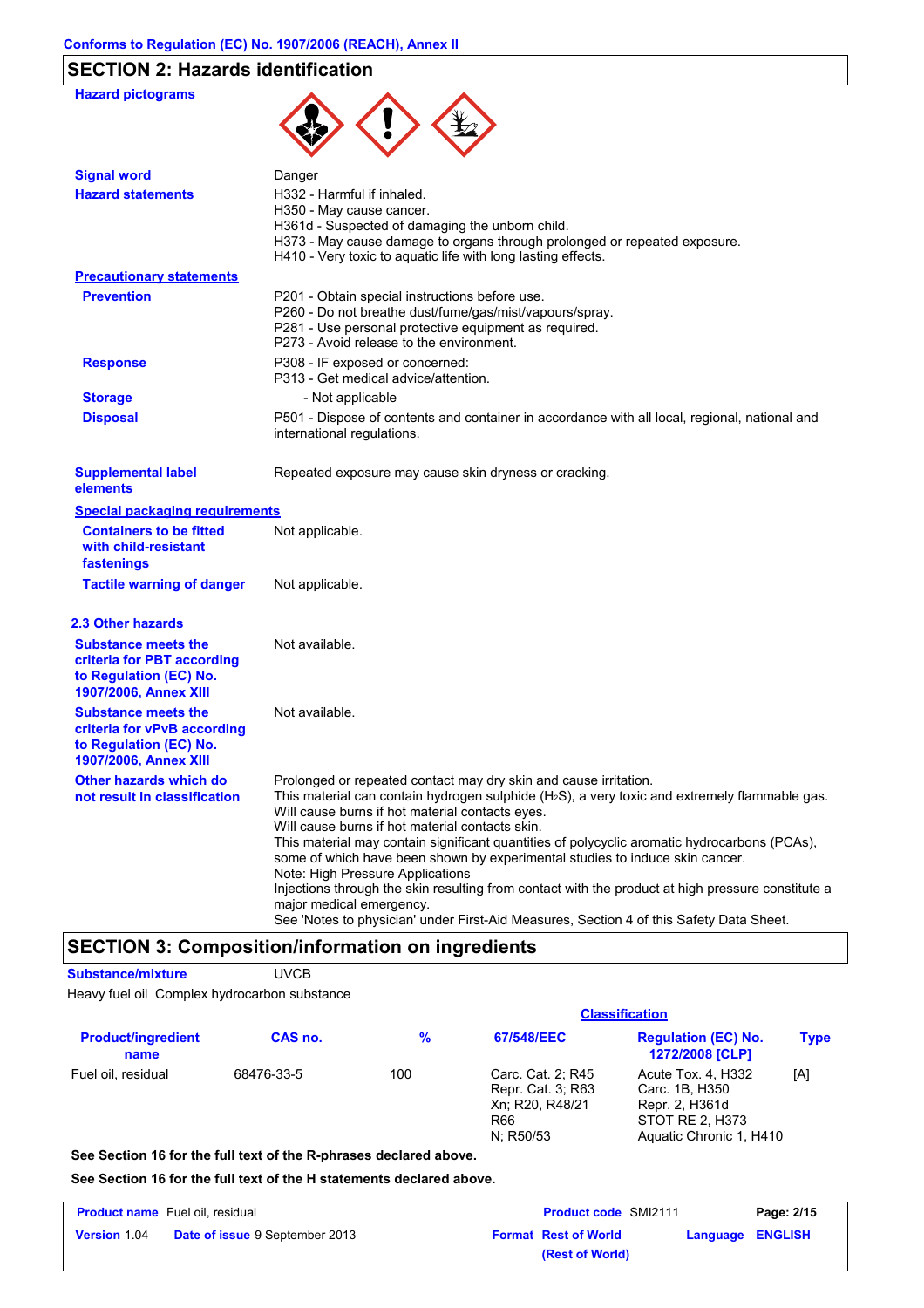## **SECTION 3: Composition/information on ingredients**

**Type** 

[\*] Substance

[A] Constituent

[B] Impurity

[C] Stabilising additive

Occupational exposure limits, if available, are listed in Section 8.

### **SECTION 4: First aid measures**

| 4.1 Description of first aid measures |                                                                                                                                                                                                                                                                                                                                                                                                                                                                                                                                                     |
|---------------------------------------|-----------------------------------------------------------------------------------------------------------------------------------------------------------------------------------------------------------------------------------------------------------------------------------------------------------------------------------------------------------------------------------------------------------------------------------------------------------------------------------------------------------------------------------------------------|
| <b>Eye contact</b>                    | Hot product - Flood with water to dissipate heat. In the event of any product remaining, do not<br>try to remove it other than by continued irrigation with water. Obtain medical attention<br>immediately.<br>Cold product - Wash eye thoroughly with copious quantities of water, ensuring eyelids are held<br>open. Obtain medical advice if any pain or redness develops or persists.                                                                                                                                                           |
| <b>Skin contact</b>                   | Hot Product - Flood skin with cold water to dissipate heat, cover with clean cotton or gauze,<br>obtain medical advice immediately.<br>Cold Product - Wash contaminated skin with soap and water. Remove contaminated clothing<br>and wash underlying skin as soon as reasonably practicable.<br>Never use gasoline, kerosene or other solvents to remove product from skin or clothing.                                                                                                                                                            |
| <b>Inhalation</b>                     | If inhaled, remove to fresh air. If not breathing, if breathing is irregular or if respiratory arrest<br>occurs, provide artificial respiration or oxygen by trained personnel. Get medical attention<br>immediately.                                                                                                                                                                                                                                                                                                                               |
|                                       | <b>EXPOSURE TO HYDROGEN SULPHIDE:</b><br>Casualties suffering ill effects as a result of exposure to hydrogen sulphide should be<br>immediately removed to fresh air and medical assistance obtained without delay. Unconscious<br>casualties must be placed in the recovery position. Monitor breathing and pulse rate and if<br>breathing has failed, or is deemed inadequate, respiration must be assisted, preferably by the<br>mouth to mouth method. Administer external cardiac massage if necessary. Seek medical<br>attention immediately. |
| <b>Ingestion</b>                      | Do not induce vomiting unless directed to do so by medical personnel. Never give anything by<br>mouth to an unconscious person. If unconscious, place in recovery position and get medical<br>attention immediately. Get medical attention immediately.                                                                                                                                                                                                                                                                                             |
| <b>Protection of first-aiders</b>     | No action shall be taken involving any personal risk or without suitable training. If it is<br>suspected that fumes are still present, the rescuer should wear an appropriate mask or self-<br>contained breathing apparatus. It may be dangerous to the person providing aid to give mouth-<br>to-mouth resuscitation. Wash contaminated clothing thoroughly with water before removing it,<br>or wear gloves.                                                                                                                                     |

#### **4.2 Most important symptoms and effects, both acute and delayed**

See Section 11 for more detailed information on health effects and symptoms.

#### **4.3 Indication of any immediate medical attention and special treatment needed**

| <b>Notes to physician</b> | Treatment should in general be symptomatic and directed to relieving any effects.<br>Inhalation of hydrogen sulphide may cause central respiratory depression leading to coma and<br>death. It is irritant to the respiratory tract causing chemical pneumonitis and pulmonary<br>oedema. The onset of pulmonary oedema may be delayed for 24 to 48 hours. Treat with<br>oxygen and ventilate as appropriate. Administer broncho-dilators if indicated and consider<br>administration of corticosteroids. Keep casualty under surveillance for 48 hours in case<br>pulmonary oedema develops.<br>Note: High Pressure Applications<br>Injections through the skin resulting from contact with the product at high pressure constitute a<br>major medical emergency. Injuries may not appear serious at first but within a few hours tissue<br>becomes swollen, discoloured and extremely painful with extensive subcutaneous necrosis.<br>Surgical exploration should be undertaken without delay. Thorough and extensive debridement<br>of the wound and underlying tissue is necessary to minimise tissue loss and prevent or limit<br>permanent damage. Note that high pressure may force the product considerable distances<br>along tissue planes. |
|---------------------------|--------------------------------------------------------------------------------------------------------------------------------------------------------------------------------------------------------------------------------------------------------------------------------------------------------------------------------------------------------------------------------------------------------------------------------------------------------------------------------------------------------------------------------------------------------------------------------------------------------------------------------------------------------------------------------------------------------------------------------------------------------------------------------------------------------------------------------------------------------------------------------------------------------------------------------------------------------------------------------------------------------------------------------------------------------------------------------------------------------------------------------------------------------------------------------------------------------------------------------------------------------|
|---------------------------|--------------------------------------------------------------------------------------------------------------------------------------------------------------------------------------------------------------------------------------------------------------------------------------------------------------------------------------------------------------------------------------------------------------------------------------------------------------------------------------------------------------------------------------------------------------------------------------------------------------------------------------------------------------------------------------------------------------------------------------------------------------------------------------------------------------------------------------------------------------------------------------------------------------------------------------------------------------------------------------------------------------------------------------------------------------------------------------------------------------------------------------------------------------------------------------------------------------------------------------------------------|

# **SECTION 5: Firefighting measures**

| 5.1 Extinguishing media                |                                                                                                                                                                 |
|----------------------------------------|-----------------------------------------------------------------------------------------------------------------------------------------------------------------|
| <b>Suitable extinguishing</b><br>media | In case of fire, use water fog, foam, dry chemical or carbon dioxide extinguisher or spray.<br>This substance will float and can be reignited on surface water. |
| Unsuitable extinguishing<br>media      | Do not use water jet.                                                                                                                                           |

| <b>Product name</b> Fuel oil, residual |                                       | <b>Product code SMI2111</b> |                             | Page: 3/15       |  |
|----------------------------------------|---------------------------------------|-----------------------------|-----------------------------|------------------|--|
| <b>Version 1.04</b>                    | <b>Date of issue 9 September 2013</b> |                             | <b>Format Rest of World</b> | Language ENGLISH |  |
|                                        |                                       |                             | (Rest of World)             |                  |  |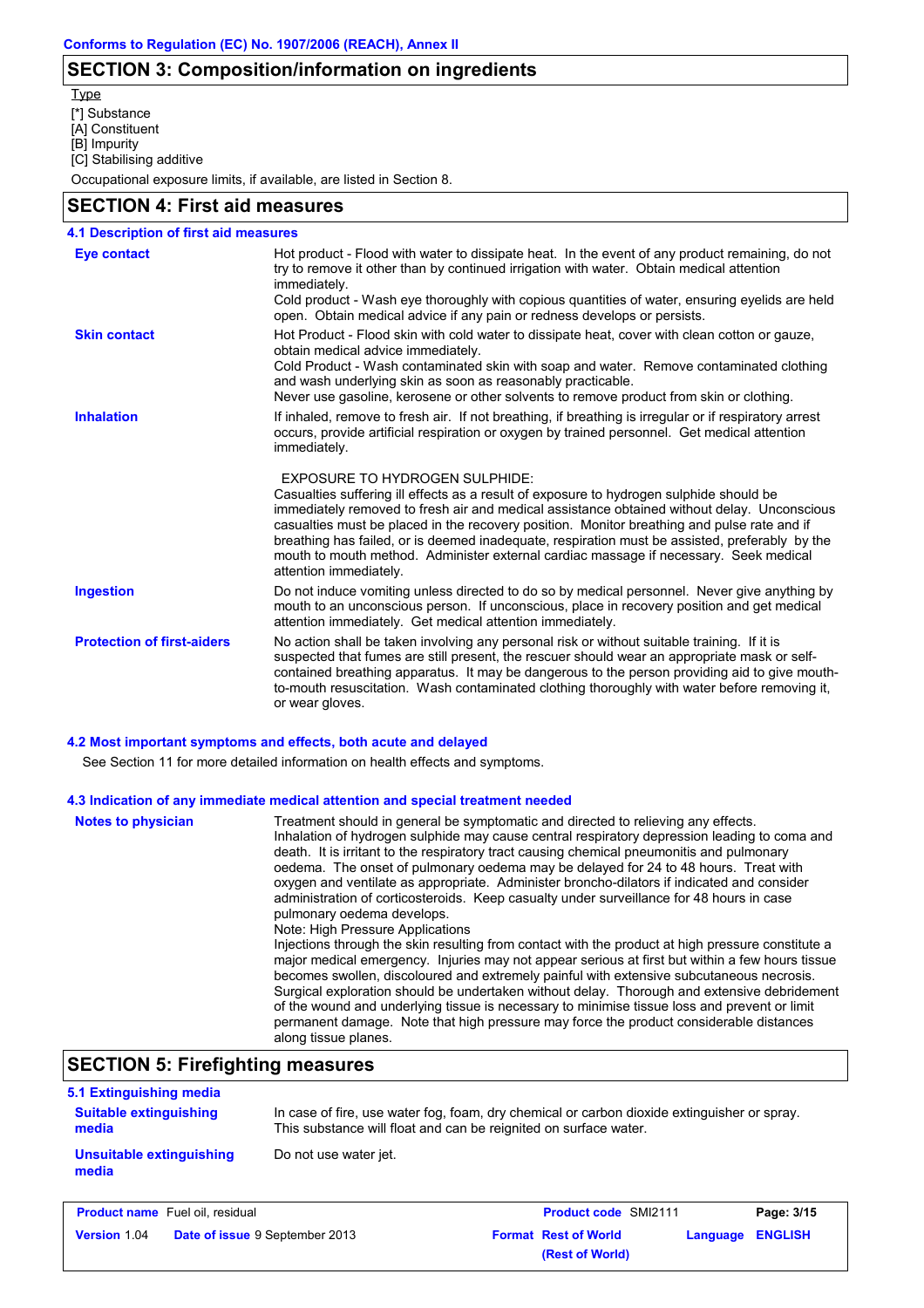# **SECTION 5: Firefighting measures**

| 5.2 Special hazards arising from the substance or mixture |                                                                                                                                                                                                                                                                                                                                                                                                                                                                                                                                                                                                                                                                              |  |  |
|-----------------------------------------------------------|------------------------------------------------------------------------------------------------------------------------------------------------------------------------------------------------------------------------------------------------------------------------------------------------------------------------------------------------------------------------------------------------------------------------------------------------------------------------------------------------------------------------------------------------------------------------------------------------------------------------------------------------------------------------------|--|--|
| <b>Hazards from the</b><br>substance or mixture           | In a fire or if heated, a pressure increase will occur and the container may burst. Vapours can<br>form explosive mixtures with air. Vapours are heavier than air and can spread along the ground<br>or float on water surfaces to remote ignition sources. Vapours may accumulate in low or<br>confined areas or travel a considerable distance to a source of ignition and flash back. Runoff<br>to sewer may create fire or explosion hazard. Avoid spraying directly into storage containers<br>because of the danger of boil-over. Boil-over is the rapid increase in volume caused by the<br>presence of water in hot product and the subsequent overflow from a tank. |  |  |
| <b>Hazardous combustion</b><br>products                   | Combustion products may include the following:<br>carbon oxides (CO, CO <sub>2</sub> ) (carbon monoxide, carbon dioxide)<br>sulphur oxides (SO, SO <sub>2</sub> , etc.)<br>carbon oxides (CO, CO <sub>2</sub> ) (carbon monoxide, carbon dioxide)<br>Hydrogen Sulphide (H2S)<br>unidentified organic and inorganic compounds                                                                                                                                                                                                                                                                                                                                                 |  |  |
| 5.3 Advice for firefighters                               |                                                                                                                                                                                                                                                                                                                                                                                                                                                                                                                                                                                                                                                                              |  |  |
| <b>Special precautions for</b><br>fire-fighters           | Promptly isolate the scene by removing all persons from the vicinity of the incident if there is a<br>fire. First move people out of line-of-sight of the scene and away from windows. No action<br>shall be taken involving any personal risk or without suitable training. Use water spray to keep<br>fire-exposed containers cool. This material is very toxic to aquatic organisms. Fire water<br>contaminated with this material must be contained and prevented from being discharged to any<br>waterway, sewer or drain.                                                                                                                                              |  |  |
| <b>Special protective</b><br>equipment for fire-fighters  | Fire-fighters should wear appropriate protective equipment and self-contained breathing<br>apparatus (SCBA) with a full face-piece operated in positive pressure mode. Clothing for fire-<br>fighters (including helmets, protective boots and gloves) conforming to European standard EN<br>469 will provide a basic level of protection for chemical incidents.                                                                                                                                                                                                                                                                                                            |  |  |

## **SECTION 6: Accidental release measures**

|                                         | 6.1 Personal precautions, protective equipment and emergency procedures                                                                                                                                                                                                                                                                                                                                                                                                                                                                                                                                                                                                                                                                                                                                                                                                                                                                                                                                                                                                                                                                                                                                                                                                       |
|-----------------------------------------|-------------------------------------------------------------------------------------------------------------------------------------------------------------------------------------------------------------------------------------------------------------------------------------------------------------------------------------------------------------------------------------------------------------------------------------------------------------------------------------------------------------------------------------------------------------------------------------------------------------------------------------------------------------------------------------------------------------------------------------------------------------------------------------------------------------------------------------------------------------------------------------------------------------------------------------------------------------------------------------------------------------------------------------------------------------------------------------------------------------------------------------------------------------------------------------------------------------------------------------------------------------------------------|
| For non-emergency<br>personnel          | Immediately contact emergency personnel. No action shall be taken involving any personal risk<br>or without suitable training. Evacuate surrounding areas. Keep unnecessary and unprotected<br>personnel from entering. Do not touch or walk through spilt material. Floors may be slippery;<br>use care to avoid falling. Avoid breathing vapour or mist. Provide adequate ventilation. Put on<br>appropriate personal protective equipment.                                                                                                                                                                                                                                                                                                                                                                                                                                                                                                                                                                                                                                                                                                                                                                                                                                 |
|                                         | This material can contain hydrogen sulphide $(H_2S)$ , a very toxic and extremely flammable gas.<br>Entry into a confined space or poorly ventilated area contaminated with vapour, mist or fume is<br>extremely hazardous without the correct respiratory protective equipment and a safe system of<br>work. Wear self-contained positive pressure breathing apparatus (SCBA).                                                                                                                                                                                                                                                                                                                                                                                                                                                                                                                                                                                                                                                                                                                                                                                                                                                                                               |
| For emergency responders                | Entry into a confined space or poorly ventilated area contaminated with vapour, mist or fume is<br>extremely hazardous without the correct respiratory protective equipment and a safe system of<br>work. Wear self-contained breathing apparatus. Wear a suitable chemical protective suit.<br>Chemical resistant boots. See also the information in "For non-emergency personnel".                                                                                                                                                                                                                                                                                                                                                                                                                                                                                                                                                                                                                                                                                                                                                                                                                                                                                          |
| <b>6.2 Environmental</b><br>precautions | Depending upon its temperature the product may be liquid, semi-solid or solid. Protect drains<br>from spills and prevent entry of product, since this may result in blockage on cooling. Should<br>blockage occur, notify the appropriate authority immediately.                                                                                                                                                                                                                                                                                                                                                                                                                                                                                                                                                                                                                                                                                                                                                                                                                                                                                                                                                                                                              |
|                                         | Spillages in water or at sea:<br>Product less dense than water: In case of small spillages in closed waters (i.e. ports), contain<br>product with floating barriers or other equipment. Collect spilled product by absorbing with<br>specific floating absorbents. If possible, large spillages in open waters should be contained<br>with floating barriers or other mechanical means. If this is not possible, control the spreading of<br>the spillage, and collect the product by skimming or other suitable mechanical means. The use<br>of dispersants should be advised by an expert, and, if required, approved by local authorities.<br>Collect recovered product and other contaminated materials in suitable tanks or containers for<br>recycle, recovery or safe disposal. Product which is denser than water will sink to the bottom,<br>and usually no intervention will be feasible. If possible, collect the product and contaminated<br>materials with mechanical means, and store/dispose of according to relevant regulations. In<br>special situations (to be assessed on case-by-case basis, according to expert judgement and<br>local conditions), excavations of trenches on the bottom to collect the product with sand may be<br>a feasible option. |

### **6.3 Methods and materials for containment and cleaning up**

**Small spill**

Eliminate all ignition sources. Stop leak if without risk. Move containers from spill area. Absorb with an inert material and place in an appropriate waste disposal container. Dispose of via a licensed waste disposal contractor.

|                     | <b>Product name</b> Fuel oil, residual | <b>Product code SMI2111</b> | Page: 4/15              |
|---------------------|----------------------------------------|-----------------------------|-------------------------|
| <b>Version 1.04</b> | <b>Date of issue 9 September 2013</b>  | <b>Format Rest of World</b> | <b>Language ENGLISH</b> |
|                     |                                        | (Rest of World)             |                         |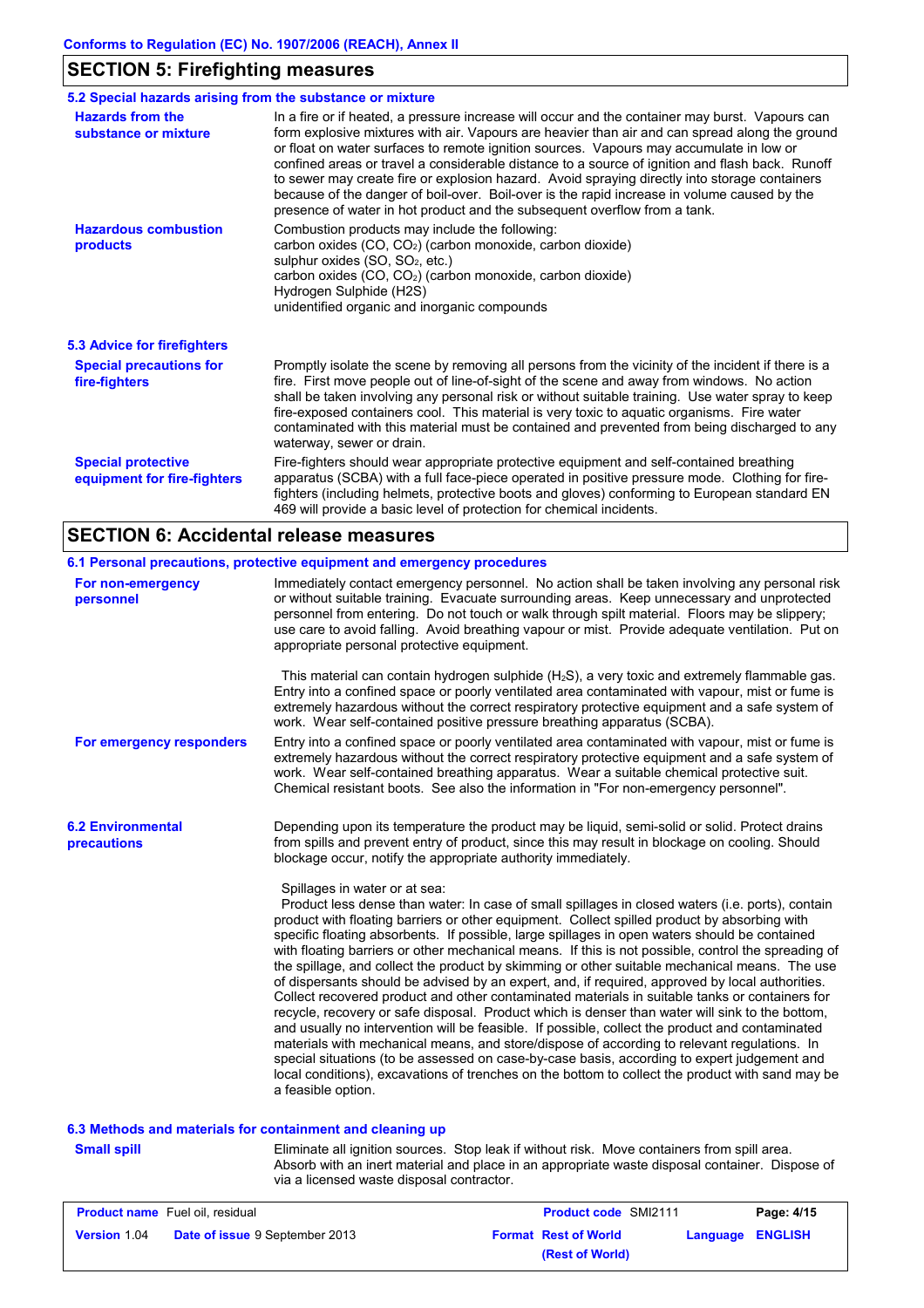## **SECTION 6: Accidental release measures**

| Large spill                               | Eliminate all ignition sources. Stop leak if without risk. Move containers from spill area.<br>Approach the release from upwind. Prevent entry into sewers, water courses, basements or<br>confined areas. Dike spill area and do not allow product to reach sewage system and surface<br>or ground water. Contain and collect spillage with non-combustible, absorbent material e.g.<br>sand, earth, vermiculite or diatomaceous earth and place in container for disposal according to<br>local regulations. Contaminated absorbent material may pose the same hazard as the spilt<br>product. Depending upon its temperature the product may be liquid, semi-solid or solid. Protect<br>drains from spills and prevent entry of product, since this may result in blockage on cooling.<br>Should blockage occur, notify the appropriate authority immediately. Dispose of via a licensed<br>waste disposal contractor. |
|-------------------------------------------|---------------------------------------------------------------------------------------------------------------------------------------------------------------------------------------------------------------------------------------------------------------------------------------------------------------------------------------------------------------------------------------------------------------------------------------------------------------------------------------------------------------------------------------------------------------------------------------------------------------------------------------------------------------------------------------------------------------------------------------------------------------------------------------------------------------------------------------------------------------------------------------------------------------------------|
| 6.4 Reference to other<br><b>sections</b> | See Section 1 for emergency contact information.<br>See Section 5 for firefighting measures.<br>See Section 8 for information on appropriate personal protective equipment.<br>See Section 12 for environmental precautions.<br>See Section 13 for additional waste treatment information.                                                                                                                                                                                                                                                                                                                                                                                                                                                                                                                                                                                                                                |

# **SECTION 7: Handling and storage**

### **7.1 Precautions for safe handling**

| <b>Protective measures</b>                                                    | Contact with hot product may cause burns. Put on appropriate personal protective equipment.<br>Avoid exposure - obtain special instructions before use. Avoid exposure during pregnancy. Do<br>not handle until all safety precautions have been read and understood. Do not get in eyes or<br>on skin or clothing. Do not breathe vapour or mist. Do not ingest. Avoid contact of spilt<br>material and runoff with soil and surface waterways. Use only with adequate ventilation. Wear<br>appropriate respirator when ventilation is inadequate. Keep in the original container or an<br>approved alternative made from a compatible material, kept tightly closed when not in use. Do<br>not reuse container. Empty containers retain product residue and can be hazardous.                                                                                                                                                                                                                                                                                                                                                                                                                                                                                                                                                                                                                                                                                                                                                                                                                                                                                                                                                                                                                                                                                                                                                                                                                                                                                                                                                                                                                                                                                                                                                                                                                                                                                                                                                                                                                                                                                                                                                             |
|-------------------------------------------------------------------------------|---------------------------------------------------------------------------------------------------------------------------------------------------------------------------------------------------------------------------------------------------------------------------------------------------------------------------------------------------------------------------------------------------------------------------------------------------------------------------------------------------------------------------------------------------------------------------------------------------------------------------------------------------------------------------------------------------------------------------------------------------------------------------------------------------------------------------------------------------------------------------------------------------------------------------------------------------------------------------------------------------------------------------------------------------------------------------------------------------------------------------------------------------------------------------------------------------------------------------------------------------------------------------------------------------------------------------------------------------------------------------------------------------------------------------------------------------------------------------------------------------------------------------------------------------------------------------------------------------------------------------------------------------------------------------------------------------------------------------------------------------------------------------------------------------------------------------------------------------------------------------------------------------------------------------------------------------------------------------------------------------------------------------------------------------------------------------------------------------------------------------------------------------------------------------------------------------------------------------------------------------------------------------------------------------------------------------------------------------------------------------------------------------------------------------------------------------------------------------------------------------------------------------------------------------------------------------------------------------------------------------------------------------------------------------------------------------------------------------------------------|
| <b>Advice on general</b><br>occupational hygiene                              | Eating, drinking and smoking should be prohibited in areas where this material is handled,<br>stored and processed. Wash thoroughly after handling. Remove contaminated clothing and<br>protective equipment before entering eating areas. See also Section 8 for additional<br>information on hygiene measures.<br>Regular periodic self inspection of the skin is recommended, especially those areas subject to<br>contamination. In the event of any localised changes in appearance or texture of the skin being<br>noticed, medical advice should be sought without delay.                                                                                                                                                                                                                                                                                                                                                                                                                                                                                                                                                                                                                                                                                                                                                                                                                                                                                                                                                                                                                                                                                                                                                                                                                                                                                                                                                                                                                                                                                                                                                                                                                                                                                                                                                                                                                                                                                                                                                                                                                                                                                                                                                            |
| <b>7.2 Conditions for safe</b><br>storage, including any<br>incompatibilities | Store in accordance with local regulations. Store in a dry, cool and well-ventilated area, away<br>from incompatible materials (see Section 10). Store locked up. Keep away from heat and<br>direct sunlight. Keep container tightly closed and sealed until ready for use. Containers that<br>have been opened must be carefully resealed and kept upright to prevent leakage. Store and<br>use only in equipment/containers designed for use with this product. Do not store in unlabelled<br>containers. Use appropriate containment to avoid environmental contamination.<br>This material can contain hydrogen sulphide (H <sub>2</sub> S), a very toxic and extremely flammable gas.<br>Vapours containing hydrogen sulphide may accumulate during storage or transport and may<br>also be vented during filling of tanks. Hydrogen sulphide has a typical "bad egg" smell but at<br>high concentrations the sense of smell is rapidly lost, therefore do not rely on sense of smell for<br>detecting hydrogen sulphide. Use specially designed measuring instruments for determining its<br>concentration.<br>Light hydrocarbon vapours can build up in the headspace of tanks. These can cause<br>flammability/explosion hazards even at temperatures below the normal flash point (note: flash<br>point must not be regarded as a reliable indicator of the potential flammability of vapour in tank<br>headspaces). Tank headspaces should always be regarded as potentially flammable and care<br>should be taken to avoid static electrical discharge and all ignition sources during filling.<br>ullaging and sampling from storage tanks. Do not enter storage tanks. If entry to vessels is<br>necessary, follow permit to work procedures. Entry into a confined space or poorly ventilated<br>area contaminated with vapour, mist or fume is extremely hazardous without the correct<br>respiratory protective equipment and a safe system of work. When the product is pumped (e.g.<br>during filling, discharge or ullaging) and when sampling, there is a risk of static discharge.<br>Ensure equipment used is properly earthed or bonded to the tank structure. Electrical<br>equipment should not be used unless it is intrinsically safe (i.e. will not produce sparks).<br>Explosive air/vapour mixtures may form at ambient temperature. If product comes into contact<br>with hot surfaces, or leaks occur from pressurised fuel pipes, the vapour or mists generated will<br>create a flammability or explosion hazard. Product contaminated rags, paper or material used<br>to absorb spillages, represent a fire hazard, and should not be allowed to accumulate. Dispose<br>of safely immediately after use. |
| 7.2 Chapific and usala)                                                       |                                                                                                                                                                                                                                                                                                                                                                                                                                                                                                                                                                                                                                                                                                                                                                                                                                                                                                                                                                                                                                                                                                                                                                                                                                                                                                                                                                                                                                                                                                                                                                                                                                                                                                                                                                                                                                                                                                                                                                                                                                                                                                                                                                                                                                                                                                                                                                                                                                                                                                                                                                                                                                                                                                                                             |

#### **7.3 Specific end use(s)**

| See section 1.2 and Exposure scenarios in annex, if applicable.<br><b>Recommendations</b> |                                        |  |                             |                  |            |
|-------------------------------------------------------------------------------------------|----------------------------------------|--|-----------------------------|------------------|------------|
|                                                                                           | <b>Product name</b> Fuel oil, residual |  | <b>Product code SMI2111</b> |                  | Page: 5/15 |
| <b>Version 1.04</b>                                                                       | <b>Date of issue 9 September 2013</b>  |  | <b>Format Rest of World</b> | Language ENGLISH |            |
|                                                                                           |                                        |  | (Rest of World)             |                  |            |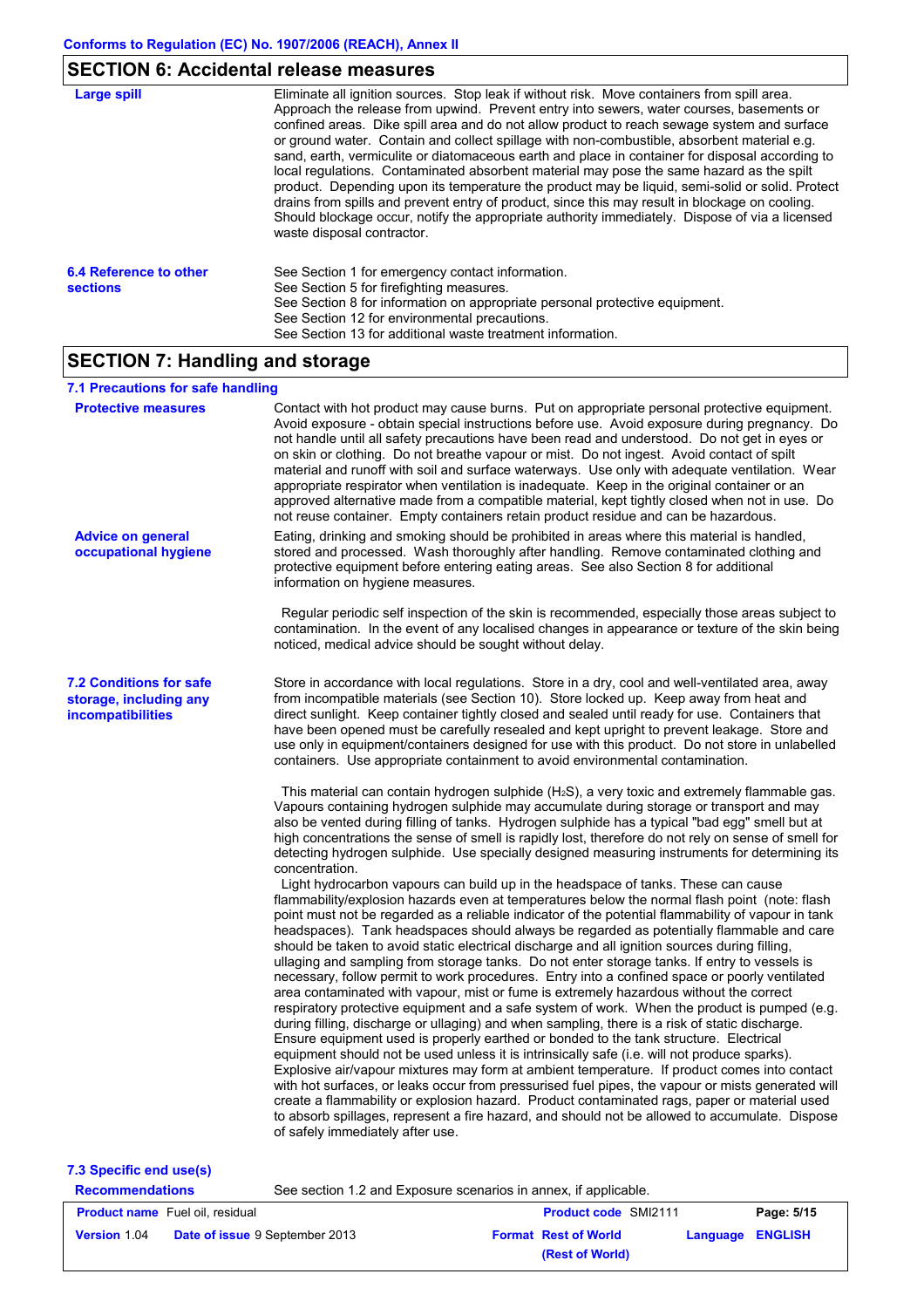### **SECTION 8: Exposure controls/personal protection**

#### **8.1 Control parameters**

| <b>Occupational exposure limits</b> |                                                                |  |  |  |
|-------------------------------------|----------------------------------------------------------------|--|--|--|
| <b>Product/ingredient name</b>      | <b>Exposure limit values</b>                                   |  |  |  |
| Fuel oil, residual                  | <b>ACGIH TLV (United States).</b>                              |  |  |  |
|                                     | TWA: 0.2 mg/m <sup>3</sup> , (Benzene-soluble)                 |  |  |  |
| Hydrogen Sulphide                   | EU OEL (Europe).                                               |  |  |  |
|                                     | TWA: 7 mg/m <sup>3</sup> 8 hours. Issued/Revised: 12/2009      |  |  |  |
|                                     | TWA: 5 ppm 8 hours. Issued/Revised: 12/2009                    |  |  |  |
|                                     | STEL: 14 mg/m <sup>3</sup> 15 minutes. Issued/Revised: 12/2009 |  |  |  |
|                                     | STEL: 10 ppm 15 minutes. Issued/Revised: 12/2009               |  |  |  |

Whilst specific OELs for certain components may be shown in this section, other components may be present in any mist, vapour or dust produced. Therefore, the specific OELs may not be applicable to the product as a whole and are provided for guidance only.

**Recommended monitoring procedures** If this product contains ingredients with exposure limits, personal, workplace atmosphere or biological monitoring may be required to determine the effectiveness of the ventilation or other control measures and/or the necessity to use respiratory protective equipment. Reference should be made to monitoring standards, such as the following: European Standard EN 689 (Workplace atmospheres - Guidance for the assessment of exposure by inhalation to chemical agents for comparison with limit values and measurement strategy) European Standard EN 14042 (Workplace atmospheres - Guide for the application and use of procedures for the assessment of exposure to chemical and biological agents) European Standard EN 482 (Workplace atmospheres - General requirements for the performance of procedures for the measurement of chemical agents) Reference to national guidance documents for methods for the determination of hazardous substances will also be required.

#### **Derived No Effect Level**

| <b>Product/ingredient name</b> | Type        |                          | <b>Exposure</b>           | Value                    | <b>Population</b> | <b>Effects</b> |
|--------------------------------|-------------|--------------------------|---------------------------|--------------------------|-------------------|----------------|
| <b>Fuel oil</b> , residual     | <b>DNEL</b> | Short term<br>Inhalation | 15 minutes                | $4700$ mg/m <sup>3</sup> | <b>Workers</b>    | Systemic       |
|                                | <b>DNEL</b> | Long term Dermal         | 8 hours TWA               | $0.065$ mg/kg<br>bw/dav  | <b>Workers</b>    | Systemic       |
|                                | <b>DNEL</b> | Long term<br>Inhalation  | 8 hours TWA               | $0.12 \text{ mg/m}^3$    | <b>Workers</b>    | Systemic       |
|                                | <b>DNEL</b> | Long term Oral           | 24 hours TWA 10.015 mg/kg | bw/dav                   | Consumers         | Systemic       |

#### **Predicted No Effect Concentration**

No PNECs available

| <b>8.2 Exposure controls</b>                      |                                                                                                                                                                                                                                                                                                                                                                                                                                                                                                                                                                                                                                                                                                                                                                                                                                                                                                                                                                                                               |  |  |  |
|---------------------------------------------------|---------------------------------------------------------------------------------------------------------------------------------------------------------------------------------------------------------------------------------------------------------------------------------------------------------------------------------------------------------------------------------------------------------------------------------------------------------------------------------------------------------------------------------------------------------------------------------------------------------------------------------------------------------------------------------------------------------------------------------------------------------------------------------------------------------------------------------------------------------------------------------------------------------------------------------------------------------------------------------------------------------------|--|--|--|
| <b>Appropriate engineering</b><br><b>controls</b> | Provide exhaust ventilation or other engineering controls to keep the relevant airborne<br>concentrations below their respective occupational exposure limits.<br>All activities involving chemicals should be assessed for their risks to health, to ensure<br>exposures are adequately controlled. Personal protective equipment should only be considered<br>after other forms of control measures (e.g. engineering controls) have been suitably evaluated.<br>Personal protective equipment should conform to appropriate standards, be suitable for use, be<br>kept in good condition and properly maintained.<br>Your supplier of personal protective equipment should be consulted for advice on selection and<br>appropriate standards. For further information contact your national organisation for standards.<br>The final choice of protective equipment will depend upon a risk assessment. It is important to<br>ensure that all items of personal protective equipment are compatible.       |  |  |  |
| <b>Individual protection measures</b>             |                                                                                                                                                                                                                                                                                                                                                                                                                                                                                                                                                                                                                                                                                                                                                                                                                                                                                                                                                                                                               |  |  |  |
| <b>Hygiene measures</b>                           | Wash hands, forearms and face thoroughly after handling chemical products, before eating,<br>smoking and using the lavatory and at the end of the working period. Ensure that eyewash<br>stations and safety showers are close to the workstation location.                                                                                                                                                                                                                                                                                                                                                                                                                                                                                                                                                                                                                                                                                                                                                   |  |  |  |
| <b>Respiratory protection</b>                     | If local exhaust ventilation or other methods of ventilation are not possible or are insufficient.<br>wear suitable respiratory protective devices. Wear suitable respiratory protective devices if<br>there is a risk of exposure limits being exceeded. The choice of suitable respiratory device will<br>depend upon a risk assessment of the workplace environment and the task being carried out.<br>If required, the respiratory device must be certified as safe in defined explosive atmospheres<br>(EX Label). Respiratory protective devices must be checked to ensure they fit correctly each<br>time they are worn. Please consult European standard EN 529 for further guidance on the<br>selection, use, care and maintenance of respiratory protective devices.<br>Suitable breathing apparatus (independent of ambient atmosphere) must be worn if any of the<br>following situations apply.<br>- When the workplace atmosphere is considered to be immediately dangerous to life and health. |  |  |  |
| <b>Product name</b> Fuel oil, residual            | Product code SMI2111<br>Page: 6/15                                                                                                                                                                                                                                                                                                                                                                                                                                                                                                                                                                                                                                                                                                                                                                                                                                                                                                                                                                            |  |  |  |
| Version 1.04<br>Date of issue 9 September 2013    | <b>Format Rest of World</b><br><b>ENGLISH</b><br>Language                                                                                                                                                                                                                                                                                                                                                                                                                                                                                                                                                                                                                                                                                                                                                                                                                                                                                                                                                     |  |  |  |
|                                                   | (Rest of World)                                                                                                                                                                                                                                                                                                                                                                                                                                                                                                                                                                                                                                                                                                                                                                                                                                                                                                                                                                                               |  |  |  |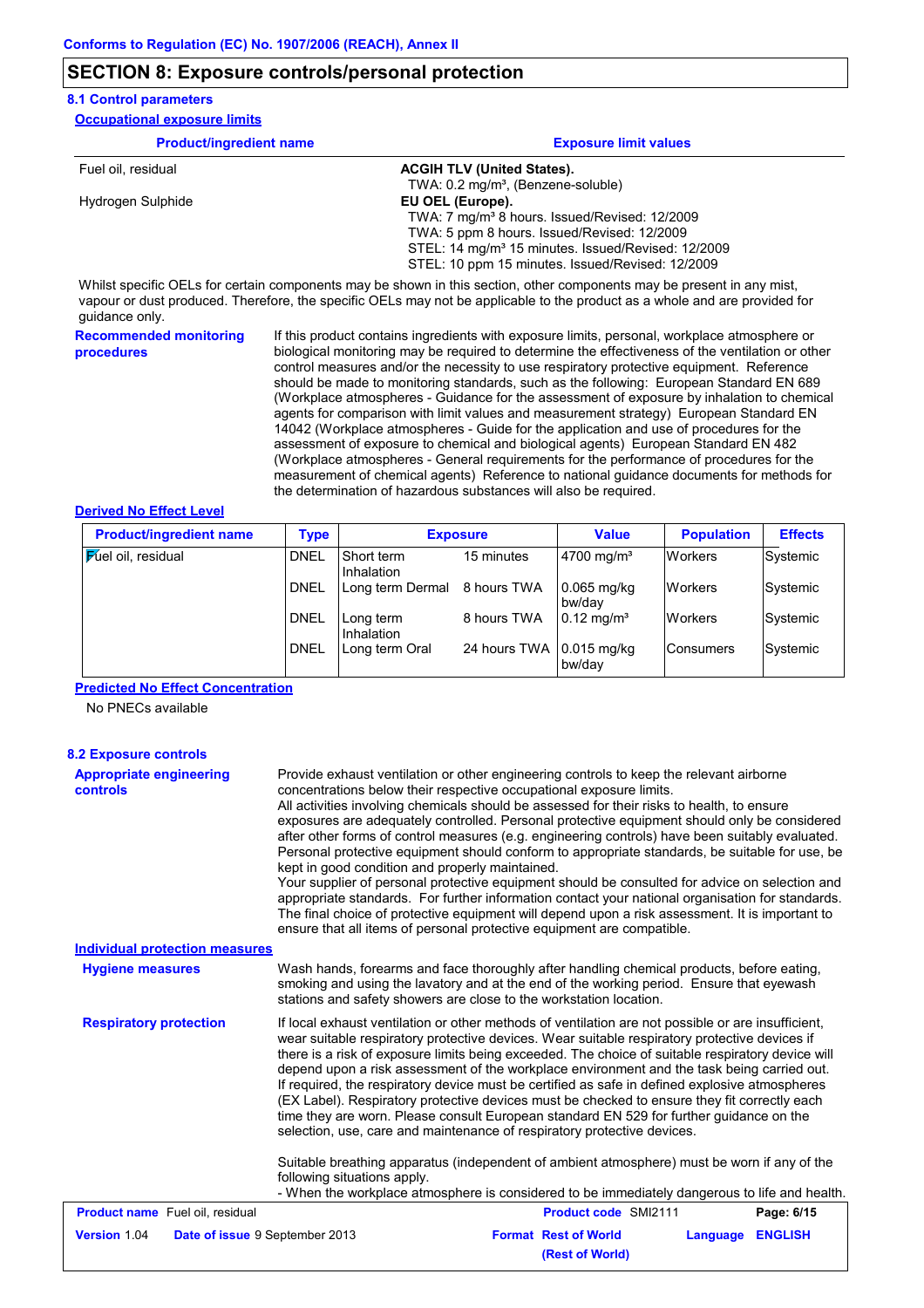# **SECTION 8: Exposure controls/personal protection**

|                            | - When there is a risk of the workplace atmosphere being oxygen deficient.                                                                                                                                                                                                                                                                                                                                                                                                                                                                                                     |
|----------------------------|--------------------------------------------------------------------------------------------------------------------------------------------------------------------------------------------------------------------------------------------------------------------------------------------------------------------------------------------------------------------------------------------------------------------------------------------------------------------------------------------------------------------------------------------------------------------------------|
|                            | - When the workplace atmosphere is uncontrolled.<br>- When the workplace atmosphere is unknown.                                                                                                                                                                                                                                                                                                                                                                                                                                                                                |
|                            | - When there is a risk of loss of consciousness or asphyxiation                                                                                                                                                                                                                                                                                                                                                                                                                                                                                                                |
|                            | - When entry into a confined space is required.                                                                                                                                                                                                                                                                                                                                                                                                                                                                                                                                |
|                            | - When there is a risk of gases being released that could be a fire or explosion hazard.<br>- When the concentration of contaminants in the atmosphere exceeds the level of protection                                                                                                                                                                                                                                                                                                                                                                                         |
|                            | (maximum allowed concentration) given by a filtering device<br>- When the contaminants have a low odour that would not be tasted or smelt by the wearer of a<br>filtering device if the filter became exhausted or saturated.                                                                                                                                                                                                                                                                                                                                                  |
|                            | - When there is a risk of hydrogen sulphide exposure limits being exceeded.                                                                                                                                                                                                                                                                                                                                                                                                                                                                                                    |
|                            | If there is a requirement for the use of a respiratory protective device, but the use of breathing                                                                                                                                                                                                                                                                                                                                                                                                                                                                             |
|                            | apparatus (independent of ambient atmosphere) is not required, then a suitable filtering device<br>must be worn.                                                                                                                                                                                                                                                                                                                                                                                                                                                               |
|                            | The filter class must be suitable for the maximum contaminant concentration (gas/vapour/<br>aerosol/particulates) that may arise when handling the product.                                                                                                                                                                                                                                                                                                                                                                                                                    |
|                            | <b>Recommended:</b> Combined filter suitable for gases, vapours and particles (dust, smoke, mist,<br>aerosol). Filter type: AP.                                                                                                                                                                                                                                                                                                                                                                                                                                                |
| <b>Eye/face protection</b> | Hot material: to prevent thermal burns wear a helmet, full face visor and heat resistant neck<br>flap $/$ apron.                                                                                                                                                                                                                                                                                                                                                                                                                                                               |
|                            | Cold material: wear safety glasses with side shields.<br>Chemical splash goggles.                                                                                                                                                                                                                                                                                                                                                                                                                                                                                              |
| <b>Skin protection</b>     |                                                                                                                                                                                                                                                                                                                                                                                                                                                                                                                                                                                |
| <b>Hand protection</b>     | General Information:                                                                                                                                                                                                                                                                                                                                                                                                                                                                                                                                                           |
|                            | Because specific work environments and material handling practices vary, safety procedures<br>should be developed for each intended application. The correct choice of protective gloves<br>depends upon the chemicals being handled, and the conditions of work and use. Most gloves<br>provide protection for only a limited time before they must be discarded and replaced (even the<br>best chemically resistant gloves will break down after repeated chemical exposures).                                                                                               |
|                            | Gloves should be chosen in consultation with the supplier / manufacturer and taking account of<br>a full assessment of the working conditions.                                                                                                                                                                                                                                                                                                                                                                                                                                 |
|                            | Wear chemical resistant gloves.<br>Recommended: Nitrile gloves.<br><b>Breakthrough time:</b>                                                                                                                                                                                                                                                                                                                                                                                                                                                                                   |
|                            | Breakthrough time data are generated by glove manufacturers under laboratory test conditions<br>and represent how long a glove can be expected to provide effective permeation resistance. It<br>is important when following breakthrough time recommendations that actual workplace<br>conditions are taken into account. Always consult with your glove supplier for up-to-date<br>technical information on breakthrough times for the recommended glove type.<br>Our recommendations on the selection of gloves are as follows:                                             |
|                            | Continuous contact:                                                                                                                                                                                                                                                                                                                                                                                                                                                                                                                                                            |
|                            | Gloves with a minimum breakthrough time of 240 minutes, or >480 minutes if suitable gloves<br>can be obtained.                                                                                                                                                                                                                                                                                                                                                                                                                                                                 |
|                            | If suitable gloves are not available to offer that level of protection, gloves with shorter<br>breakthrough times may be acceptable as long as appropriate glove maintenance and<br>replacement regimes are determined and adhered to.                                                                                                                                                                                                                                                                                                                                         |
|                            | Short-term / splash protection:                                                                                                                                                                                                                                                                                                                                                                                                                                                                                                                                                |
|                            | Recommended breakthrough times as above.<br>It is recognised that for short-term, transient exposures, gloves with shorter breakthrough times<br>may commonly be used. Therefore, appropriate maintenance and replacement regimes must<br>be determined and rigorously followed.                                                                                                                                                                                                                                                                                               |
|                            | <b>Glove Thickness:</b>                                                                                                                                                                                                                                                                                                                                                                                                                                                                                                                                                        |
|                            | For general applications, we recommend gloves with a thickness typically greater than 0.35 mm.                                                                                                                                                                                                                                                                                                                                                                                                                                                                                 |
|                            | It should be emphasised that glove thickness is not necessarily a good predictor of glove<br>resistance to a specific chemical, as the permeation efficiency of the glove will be dependent<br>on the exact composition of the glove material. Therefore, glove selection should also be based<br>on consideration of the task requirements and knowledge of breakthrough times.<br>Glove thickness may also vary depending on the glove manufacturer, the glove type and the<br>glove model. Therefore, the manufacturers' technical data should always be taken into account |

| <b>Product name</b> Fuel oil, residual |                                       | <b>Product code SMI2111</b> | Page: 7/15       |
|----------------------------------------|---------------------------------------|-----------------------------|------------------|
| <b>Version 1.04</b>                    | <b>Date of issue 9 September 2013</b> | <b>Format Rest of World</b> | Language ENGLISH |
|                                        |                                       | (Rest of World)             |                  |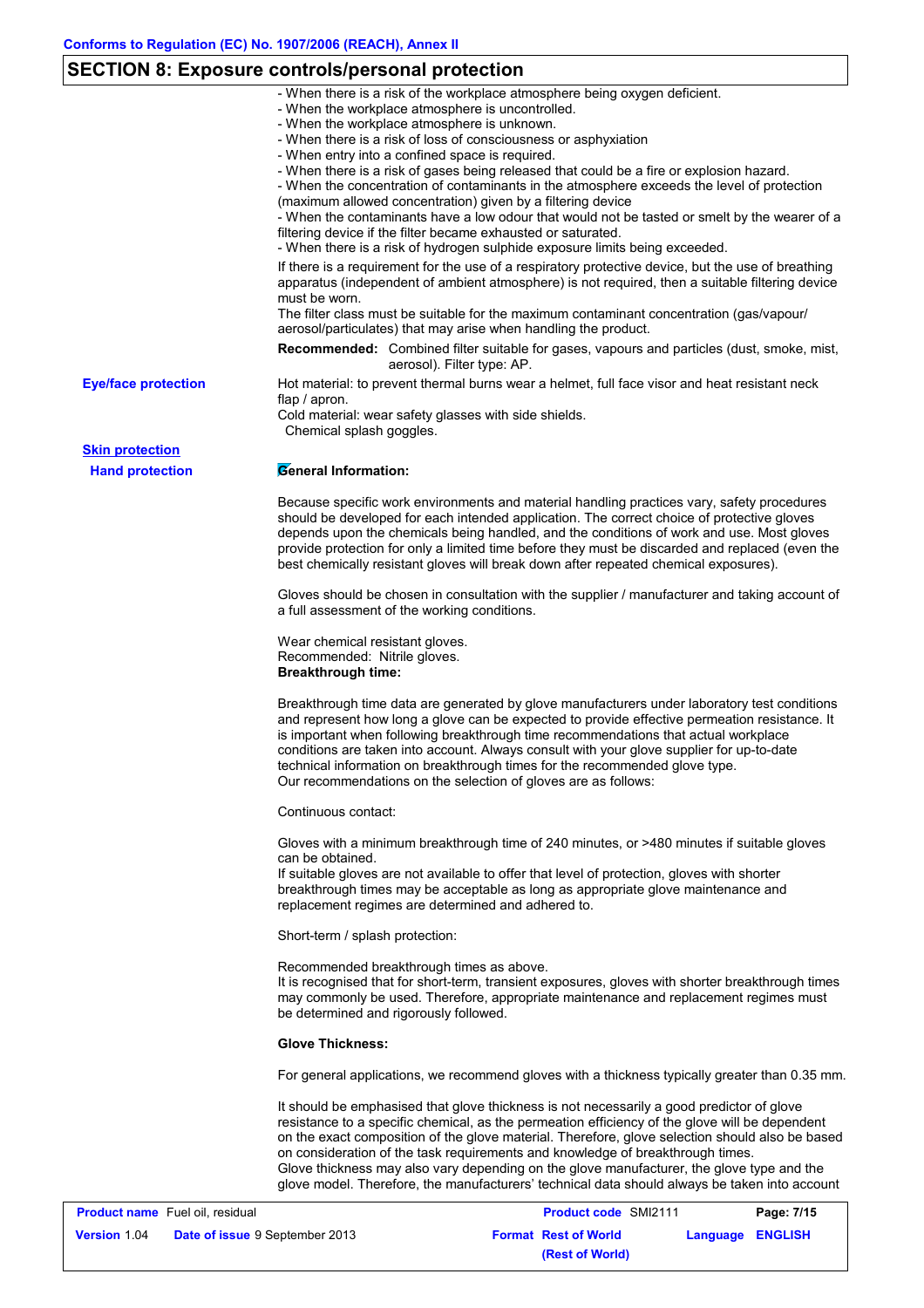### **SECTION 8: Exposure controls/personal protection**

to ensure selection of the most appropriate glove for the task.

Note: Depending on the activity being conducted, gloves of varying thickness may be required for specific tasks. For example:

 • Thinner gloves (down to 0.1 mm or less) may be required where a high degree of manual dexterity is needed. However, these gloves are only likely to give short duration protection and would normally be just for single use applications, then disposed of.

 • Thicker gloves (up to 3 mm or more) may be required where there is a mechanical (as well as a chemical) risk i.e. where there is abrasion or puncture potential.

Hot material: to prevent thermal burns wear heat resistant and impervious gauntlets/gloves. Cold material: Wear chemical resistant gloves. Recommended: nitrile gloves. Do not re-use gloves.

Protective gloves will deteriorate over time due to physical and chemical damage. Inspect and replace gloves on a regular basis.

Protective gloves must give suitable protection against mechanical risks (i.e. abrasion, blade cut and puncture).

The frequency of replacement will depend upon the circumstances of use.

| <b>Skin and body</b>                                 | Cold material:<br>Wear suitable protective clothing.<br>Footwear highly resistant to chemicals.<br>When there is a risk of ignition wear inherently fire resistant protective clothes and gloves.<br>Refer to standard: ISO 11612<br>When there is a risk of ignition from static electricity, wear anti-static protective clothing. For<br>greatest effectiveness against static electricity, overalls, boots and gloves should all be anti-<br>static.<br>Refer to standard: EN 1149<br>Cotton or polyester/cotton overalls will only provide protection against light superficial<br>contamination.<br>When the risk of skin exposure is high (from experience this could apply to the following tasks:<br>cleaning work, maintenance and service, filling and transfer, taking samples and cleaning up<br>spillages) then a chemical protective suit and boots will be required.<br>Work clothing / overalls should be laundered on a regular basis. Laundering of contaminated<br>work clothing should only be done by professional cleaners who have been told about the<br>hazards of the contamination. Always keep contaminated work clothing away from<br>uncontaminated work clothing and uncontaminated personal clothes. |
|------------------------------------------------------|---------------------------------------------------------------------------------------------------------------------------------------------------------------------------------------------------------------------------------------------------------------------------------------------------------------------------------------------------------------------------------------------------------------------------------------------------------------------------------------------------------------------------------------------------------------------------------------------------------------------------------------------------------------------------------------------------------------------------------------------------------------------------------------------------------------------------------------------------------------------------------------------------------------------------------------------------------------------------------------------------------------------------------------------------------------------------------------------------------------------------------------------------------------------------------------------------------------------------------------|
| <b>Thermal hazards</b>                               | Hot material: Wear suitable protective clothing to protect against heat and brief contact with<br>flame. Protection should be provided for exposed areas of the neck and head.                                                                                                                                                                                                                                                                                                                                                                                                                                                                                                                                                                                                                                                                                                                                                                                                                                                                                                                                                                                                                                                        |
| <b>Personal protective</b><br>equipment (Pictograms) |                                                                                                                                                                                                                                                                                                                                                                                                                                                                                                                                                                                                                                                                                                                                                                                                                                                                                                                                                                                                                                                                                                                                                                                                                                       |
| <b>Environmental exposure</b><br>controls            | Emissions from ventilation or work process equipment should be checked to ensure they<br>comply with the requirements of environmental protection legislation. In some cases, fume<br>scrubbers, filters or engineering modifications to the process equipment will be necessary to<br>reduce emissions to acceptable levels.                                                                                                                                                                                                                                                                                                                                                                                                                                                                                                                                                                                                                                                                                                                                                                                                                                                                                                         |

### **SECTION 9: Physical and chemical properties**

**9.1 Information on basic physical and chemical properties**

| <b>Product name</b> Fuel oil residual      | <b>Product code</b> SMI2111                                            | P <sub>2</sub> na: 8/15 |
|--------------------------------------------|------------------------------------------------------------------------|-------------------------|
| <b>Flash point</b>                         | Closed cup: $>=60^{\circ}C$ ( $>=140^{\circ}F$ ) [Pensky-Martens.]     |                         |
| <b>Pour point</b>                          | 30 °C                                                                  |                         |
| Initial boiling point and boiling<br>range | 164 to 750°C (327.2 to 1382°F)                                         |                         |
| <b>Melting point/freezing point</b>        | $<$ 30°C (<86°F)                                                       |                         |
| рH                                         | Not applicable. Endpoint waived according to REACH Annex VII, IX or XI |                         |
| <b>Odour threshold</b>                     | Not available.                                                         |                         |
| <b>Odour</b>                               | Oilv.                                                                  |                         |
| <b>Colour</b>                              | Dark Brown, / Black.                                                   |                         |
| <b>Physical state</b>                      | Liquid.                                                                |                         |
| <b>Appearance</b>                          |                                                                        |                         |

| <b>Product name</b> Fuel oil, residual |                                       | <b>Product code SMI2111</b> |                             | Page: 8/15       |  |
|----------------------------------------|---------------------------------------|-----------------------------|-----------------------------|------------------|--|
| <b>Version 1.04</b>                    | <b>Date of issue 9 September 2013</b> |                             | <b>Format Rest of World</b> | Language ENGLISH |  |
|                                        |                                       |                             | (Rest of World)             |                  |  |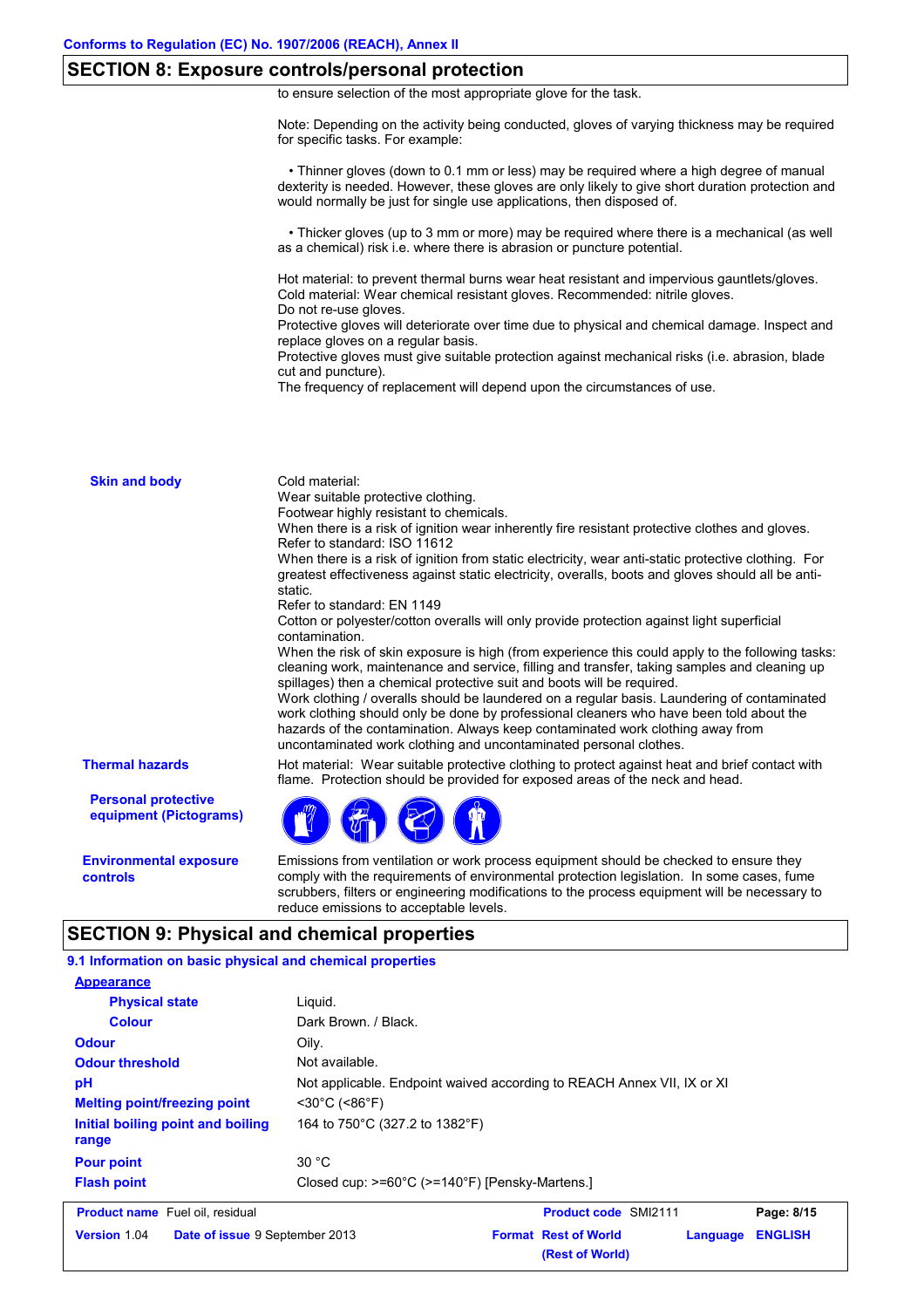# **SECTION 9: Physical and chemical properties**

| <b>Evaporation rate</b>                                | Not available.                                                                                                                          |
|--------------------------------------------------------|-----------------------------------------------------------------------------------------------------------------------------------------|
| <b>Flammability (solid, gas)</b>                       | Not applicable. Endpoint waived according to REACH Annex VII, IX or XI                                                                  |
| <b>Upper/lower flammability or</b><br>explosive limits | Lower: 0.5%<br>Upper: 5%                                                                                                                |
| <b>Vapour pressure</b>                                 | $<$ 0.013 kPa ( $<$ 0.1 mm Hg) at 20 $^{\circ}$ C                                                                                       |
| <b>Vapour density</b>                                  | $>0.9$ [Air = 1]                                                                                                                        |
| <b>Relative density</b>                                | Not available.                                                                                                                          |
| <b>Density</b>                                         | 1010 kg/m <sup>3</sup> (1.01 g/cm <sup>3</sup> ) at 15 <sup>°</sup> C                                                                   |
| <b>Solubility(ies)</b>                                 | Not applicable. Endpoint waived according to REACH Annex VII, IX or XI                                                                  |
| <b>Partition coefficient: n-octanol/</b><br>water      | Not applicable. Endpoint waived according to REACH Annex VII, IX or XI                                                                  |
| <b>Auto-ignition temperature</b>                       | 250 to 537°C (482 to 998.6°F)                                                                                                           |
| <b>Decomposition temperature</b>                       | Not applicable. Endpoint waived according to REACH Annex VII, IX or XI                                                                  |
| <b>Viscosity</b>                                       | Kinematic: 663.2 mm <sup>2</sup> /s (663.2 cSt) at 40 $^{\circ}$ C<br>Kinematic: 180 to 700 mm <sup>2</sup> /s (180 to 700 cSt) at 50°C |
| <b>Explosive properties</b>                            | Not applicable. Endpoint waived according to REACH Annex VII, IX or XI                                                                  |
| <b>Oxidising properties</b>                            | Not applicable. Endpoint waived according to REACH Annex VII, IX or XI                                                                  |

### **9.2 Other information**

No additional information.

| <b>SECTION 10: Stability and reactivity</b>       |                                                                                                                                                                         |
|---------------------------------------------------|-------------------------------------------------------------------------------------------------------------------------------------------------------------------------|
| <b>10.1 Reactivity</b>                            | No specific test data available for this product. Refer to Conditions to avoid and Incompatible<br>materials for additional information.                                |
| <b>10.2 Chemical stability</b>                    | The product is stable.                                                                                                                                                  |
| <b>10.3 Possibility of</b><br>hazardous reactions | Under normal conditions of storage and use, hazardous reactions will not occur.<br>Under normal conditions of storage and use, hazardous polymerisation will not occur. |
| <b>10.4 Conditions to avoid</b>                   | Avoid all possible sources of ignition (spark or flame). Avoid excessive heat.                                                                                          |
| <b>10.5 Incompatible materials</b>                | Reactive or incompatible with the following materials: oxidising materials.                                                                                             |
| <b>10.6 Hazardous</b><br>decomposition products   | Under normal conditions of storage and use, hazardous decomposition products should not be<br>produced.                                                                 |

# **SECTION 11: Toxicological information**

### **11.1 Information on toxicological effects**

| <b>Product/ingredient</b><br>name      | <b>Result / Route</b>                           |             | <b>Test authority /</b><br><b>Number</b> | <b>Species</b> | <b>Dose</b>                                    | <b>Exposure</b>          | <b>Remarks</b>                                              |
|----------------------------------------|-------------------------------------------------|-------------|------------------------------------------|----------------|------------------------------------------------|--------------------------|-------------------------------------------------------------|
| <b>Fuel oil</b> , residual             | <b>LC50</b><br>Inhalation<br>Dusts and<br>mists | <b>EPA</b>  | 798.<br>115                              | Rat            | 4500 mg/m <sup>3</sup>                         | 4 hours                  | Based on<br>Carbon<br>black oil                             |
|                                        | <b>LC50</b><br>Inhalation<br>Dusts and<br>mists | <b>EPA</b>  | 798.<br>115                              | Rat            | 4100 mg/m <sup>3</sup>                         | 4 hours                  | Based on<br>Carbon<br>black oil                             |
|                                        | LD50 Dermal                                     | EU          | <b>B.3</b>                               | Rabbit         | >2000 mg/kg                                    | $\overline{\phantom{a}}$ | Based on<br>Catalytic<br>cracked<br>clarified oil<br>(CCCO) |
|                                        | LD50 Dermal                                     | <b>OECD</b> | 434                                      | Rabbit         | >2000 mg/kg                                    | $\overline{\phantom{a}}$ | Based on<br>Heavy fuel<br>oil                               |
|                                        | LD50 Oral                                       | OECD        | 401                                      | Rat            | 5270 mg/kg                                     | $\overline{a}$           | Based on<br>Catalytic<br>cracked                            |
| <b>Product name</b> Fuel oil, residual |                                                 |             |                                          |                | <b>Product code SMI2111</b>                    |                          | Page: 9/15                                                  |
| Version 1.04                           | Date of issue 9 September 2013                  |             |                                          |                | <b>Format Rest of World</b><br>(Rest of World) | <b>Language</b>          | <b>ENGLISH</b>                                              |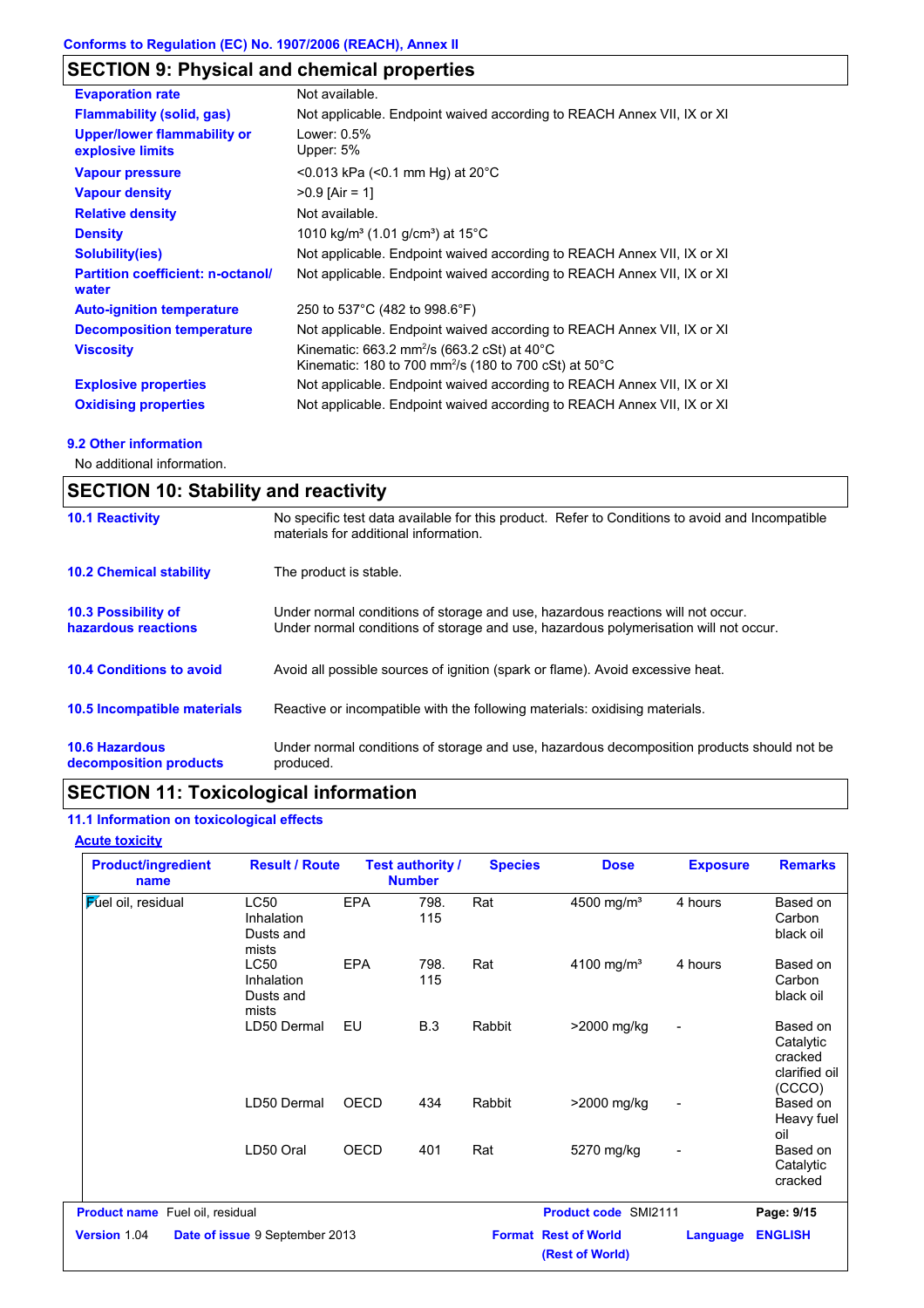### **SECTION 11: Toxicological information** clarified oil (CCCO) LD50 Oral OECD 401 Rat 4320 mg/kg -Catalytic cracked clarified oil (CCCO) **Irritation/Corrosion**

| <b>Product/ingredient</b><br>name |                  | <b>Test authority / Test</b><br>number | <b>Species</b> | <b>Route / Result</b>                     | <b>Test</b><br>concentration | <b>Remarks</b>             |
|-----------------------------------|------------------|----------------------------------------|----------------|-------------------------------------------|------------------------------|----------------------------|
| <b>Fuel oil, residual</b>         | EU               | B.4                                    | Rabbit         | Skin - Non-irritant<br>to skin.           | $\blacksquare$               | Based on Heavy<br>fuel oil |
|                                   | EU<br><b>B.5</b> |                                        | Rabbit         | Eyes - Non-<br>irritating to the<br>eyes. | $\sim$                       | Based on Heavy<br>fuel oil |

### **Sensitiser**

| <b>Product/ingredient</b><br>name | <b>Route</b> | <b>Test authority / Test</b><br>number | <b>Species</b> | <b>Result</b>   | <b>Remarks</b>             |
|-----------------------------------|--------------|----------------------------------------|----------------|-----------------|----------------------------|
| <b>Fuel oil</b> , residual        | skin         | EU<br><b>B.6</b>                       | Guinea pig     | Not sensitising | Based on Heavy<br>fuel oil |

### **GERM CELL MUTAGENICITY**

| <b>Product/ingredient</b><br>name | Test authority /<br><b>Test number</b> | <b>Cell</b> |                         | <b>Type</b>                                    | <b>Result</b> | <b>Remarks</b>                                        |
|-----------------------------------|----------------------------------------|-------------|-------------------------|------------------------------------------------|---------------|-------------------------------------------------------|
| <b>Fuel oil</b> , residual        | Equivalent to<br>OECD 476              |             | Experiment:<br>In vitro | Subject:<br>Mammal -<br>species<br>unspecified | Positive      | Based on Catalytic<br>cracked clarified oil<br>(CCCO) |
|                                   | Equivalent to<br><b>OECD 471</b>       |             | Experiment:<br>In vitro | Subject: Non-<br>mammalian<br>species          | Positive      | Based on Catalytic<br>cracked clarified oil<br>(CCCO) |
|                                   | Equivalent to<br>OECD <sub>475</sub>   | Cell: Germ  | Experiment:<br>In vivo  | Subject:<br>Unspecified                        | Negative      | Based on Catalytic<br>cracked clarified oil<br>(CCCO) |
|                                   | Equivalent to<br>OECD 474              | Cell: Germ  | Experiment:<br>In vivo  | Subject:<br>Unspecified                        | Negative      | Based on Catalytic<br>cracked clarified oil<br>(CCCO) |

**Conclusion/Summary** Not classified. Based on available data, the classification criteria are not met.

**Carcinogenicity**

| <b>Product/ingredient</b><br>name | <b>Test authority / Test</b><br>number |  | <b>Species</b> | <b>Route</b> | <b>Exposure</b> | <b>Result</b> | <b>Remarks</b>                                              |
|-----------------------------------|----------------------------------------|--|----------------|--------------|-----------------|---------------|-------------------------------------------------------------|
| <b>Fuel oil</b> , residual        | Equivalent<br>451<br>to OECD           |  | Mouse          | Dermal       | Lifetime        | Positive      | Based on<br>Catalytic<br>cracked<br>clarified oil<br>(CCCO) |

**Conclusion/Summary** May cause cancer

**Reproductive toxicity**

| <b>Product/ingredient</b><br>name                            |            | <b>Test authority /</b><br><b>Test number</b> | <b>Species</b> | <b>Route</b>                                         |                                       | <b>Exposure Developmental</b>                                                                                                                                                  | <b>Maternal</b><br>toxicity | <b>Fertility</b> | <b>Remarks</b>                                              |
|--------------------------------------------------------------|------------|-----------------------------------------------|----------------|------------------------------------------------------|---------------------------------------|--------------------------------------------------------------------------------------------------------------------------------------------------------------------------------|-----------------------------|------------------|-------------------------------------------------------------|
| <b>Fuel oil</b> , residual                                   | <b>EPA</b> | <b>OTS</b><br>798.<br>4700                    | Rat            | Dermal                                               | 70 days<br>no effects<br>observed     |                                                                                                                                                                                |                             | Negative         | Based on<br>Catalytic<br>cracked<br>clarified oil<br>(CCCO) |
|                                                              | <b>EPA</b> | <b>OTS</b><br>798.<br>4900                    | Rat            | Dermal                                               | 20 days<br><b>Effects</b><br>observed | Positive                                                                                                                                                                       |                             |                  | Based on<br>atmospheric<br>residue                          |
| <b>Conclusion/Summary</b>                                    |            |                                               |                | Development: Suspected of damaging the unborn child. |                                       | Fertility: Based on available data, the classification criteria are not met.<br>Effects on or via lactation: Based on available data, the classification criteria are not met. |                             |                  |                                                             |
| <b>Aspiration hazard</b>                                     |            |                                               |                |                                                      |                                       |                                                                                                                                                                                |                             |                  |                                                             |
| <b>Conclusion/Summary</b>                                    |            |                                               |                |                                                      |                                       | Not classified. Based on available data, the classification criteria are not met.                                                                                              |                             |                  |                                                             |
| <b>Product name</b> Fuel oil, residual                       |            |                                               |                |                                                      |                                       | <b>Product code SMI2111</b>                                                                                                                                                    |                             |                  | Page: 10/15                                                 |
| <b>Version</b> 1.04<br><b>Date of issue 9 September 2013</b> |            |                                               |                |                                                      |                                       | <b>Format Rest of World</b>                                                                                                                                                    |                             | Language         | <b>ENGLISH</b>                                              |

**(Rest of World)**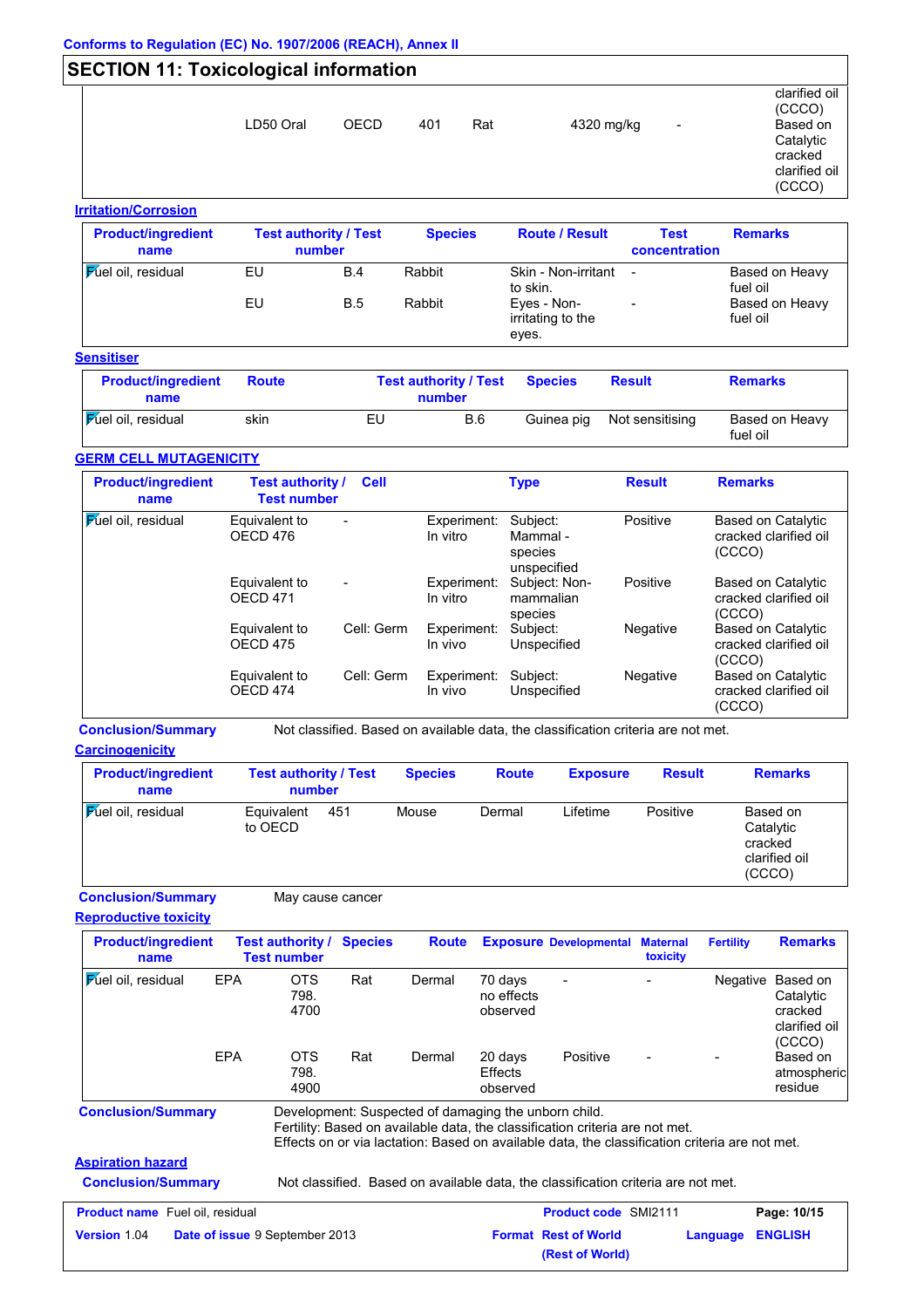# **SECTION 11: Toxicological information**

| <b>Specific target organ toxicity</b>                                                    |                                |                                                                                  |                                                                                  |                                    |                                                                                                                                                                                                |                             |                             |                        |                |                                                                                                                                                                                        |
|------------------------------------------------------------------------------------------|--------------------------------|----------------------------------------------------------------------------------|----------------------------------------------------------------------------------|------------------------------------|------------------------------------------------------------------------------------------------------------------------------------------------------------------------------------------------|-----------------------------|-----------------------------|------------------------|----------------|----------------------------------------------------------------------------------------------------------------------------------------------------------------------------------------|
| <b>Product /</b><br><b>Ingredient</b><br><b>Name</b>                                     | <b>Hazard</b>                  | <b>Test authority /</b><br><b>Test number</b>                                    |                                                                                  | <b>Species Route</b>               |                                                                                                                                                                                                | <b>Type</b>                 | <b>Dose</b>                 | <b>Exposure Target</b> | organs         | <b>Remarks</b>                                                                                                                                                                         |
| $\mathsf F$ uel oil.<br>residual                                                         | STOT - RE Equivalent           | to EPA                                                                           | <b>OPPTS</b><br>870.<br>3250                                                     | Rat                                | Dermal                                                                                                                                                                                         | <b>LOAEL</b>                | 20 to 200<br>mg/kg          | 90 days                | liver<br>blood | Based on<br>Catalytic<br>cracked<br>clarified oil                                                                                                                                      |
|                                                                                          | STOT - SE Equivalent 401       | to<br><b>OECD</b>                                                                |                                                                                  | Rat                                | Oral                                                                                                                                                                                           | <b>LOAEL</b>                | >2000<br>mg/kg              |                        |                | (CCCO)<br>Based on<br>Catalytic<br>cracked<br>clarified oil                                                                                                                            |
|                                                                                          | STOT-SE EPA                    |                                                                                  | <b>OTS</b><br>798.<br>1150                                                       | Rat                                | Inhalation LOAEL                                                                                                                                                                               |                             | 10 to 20<br>mg/l            | 4 hours                |                | (CCCO)<br>Based on<br>Catalytic<br>cracked<br>clarified oil<br>(CCCO)                                                                                                                  |
|                                                                                          | STOT-SE OECD                   |                                                                                  | 434                                                                              | Rabbit                             | Dermal                                                                                                                                                                                         | <b>LOAEL</b>                | >2000<br>mg/kg              |                        |                | Based on<br>Catalytic<br>cracked<br>clarified oil<br>(CCCO)                                                                                                                            |
| <b>Conclusion/Summary</b>                                                                |                                |                                                                                  |                                                                                  |                                    | STOT - SE: Not classified. Based on available data, the classification criteria are not met.<br>Assessment was by using a weight of evidence approach.                                         |                             |                             |                        |                | STOT - RE: May cause damage to organs through prolonged or repeated exposure. Liver, blood                                                                                             |
| <b>Information on the likely</b><br>routes of exposure                                   |                                |                                                                                  |                                                                                  |                                    | Routes of entry anticipated: Dermal, Inhalation.                                                                                                                                               |                             |                             |                        |                |                                                                                                                                                                                        |
| <b>Potential acute health effects</b>                                                    |                                |                                                                                  |                                                                                  |                                    |                                                                                                                                                                                                |                             |                             |                        |                |                                                                                                                                                                                        |
| <b>Inhalation</b>                                                                        |                                |                                                                                  | Harmful if inhaled.                                                              |                                    |                                                                                                                                                                                                |                             |                             |                        |                |                                                                                                                                                                                        |
| <b>Ingestion</b>                                                                         |                                |                                                                                  |                                                                                  |                                    | No known significant effects or critical hazards.                                                                                                                                              |                             |                             |                        |                |                                                                                                                                                                                        |
| <b>Skin contact</b>                                                                      |                                |                                                                                  |                                                                                  |                                    | Will cause burns if hot material contacts skin.                                                                                                                                                |                             |                             |                        |                |                                                                                                                                                                                        |
| <b>Eye contact</b>                                                                       |                                |                                                                                  |                                                                                  |                                    | Will cause burns if hot material contacts eyes.                                                                                                                                                |                             |                             |                        |                |                                                                                                                                                                                        |
| <b>Symptoms related to the physical, chemical and toxicological characteristics</b>      |                                |                                                                                  |                                                                                  |                                    |                                                                                                                                                                                                |                             |                             |                        |                |                                                                                                                                                                                        |
| <b>Inhalation</b>                                                                        |                                | headache                                                                         | nausea or vomiting<br>drowsiness/fatigue<br>dizziness/vertigo<br>unconsciousness |                                    | Adverse symptoms may include the following:                                                                                                                                                    |                             |                             |                        |                |                                                                                                                                                                                        |
| <b>Ingestion</b>                                                                         |                                |                                                                                  | No specific data.                                                                |                                    |                                                                                                                                                                                                |                             |                             |                        |                |                                                                                                                                                                                        |
| <b>Skin contact</b>                                                                      |                                | Adverse symptoms may include the following:<br>irritation<br>dryness<br>cracking |                                                                                  |                                    |                                                                                                                                                                                                |                             |                             |                        |                |                                                                                                                                                                                        |
| <b>Eye contact</b>                                                                       |                                |                                                                                  | No specific data.                                                                |                                    |                                                                                                                                                                                                |                             |                             |                        |                |                                                                                                                                                                                        |
| Delayed and immediate effects and also chronic effects from short and long term exposure |                                |                                                                                  |                                                                                  |                                    |                                                                                                                                                                                                |                             |                             |                        |                |                                                                                                                                                                                        |
| <b>Inhalation</b>                                                                        |                                |                                                                                  |                                                                                  | nose, mouth and respiratory tract. | to produce skin cancer. May be harmful by inhalation if exposure to vapour, mists or fumes<br>resulting from thermal decomposition products occurs. Vapour, mist or fume may irritate the      |                             |                             |                        |                | Vapour, mists or fumes may contain polycyclic aromatic hydrocarbons some of which are known                                                                                            |
| <b>Ingestion</b>                                                                         |                                |                                                                                  |                                                                                  |                                    | If swallowed, may irritate the mouth, throat and digestive system. If swallowed, may cause<br>abdominal pain, stomach cramps, nausea, vomiting, diarrhoea, dizziness and drowsiness.           |                             |                             |                        |                |                                                                                                                                                                                        |
| <b>Skin contact</b>                                                                      |                                |                                                                                  | including cancer.                                                                |                                    | As with all such products containing potentially harmful levels of PCAs, prolonged or repeated<br>skin contact may eventually result in dermatitis or more serious irreversible skin disorders |                             |                             |                        |                |                                                                                                                                                                                        |
| <b>Eye contact</b>                                                                       |                                |                                                                                  |                                                                                  |                                    | Vapour, mist or fume may cause eye irritation. Exposure to vapour, mist or fume may cause<br>stinging, redness and watering of the eyes.                                                       |                             |                             |                        |                |                                                                                                                                                                                        |
| <b>Potential chronic health effects</b>                                                  |                                |                                                                                  |                                                                                  |                                    |                                                                                                                                                                                                |                             |                             |                        |                |                                                                                                                                                                                        |
| <b>General</b>                                                                           |                                | cancer.                                                                          |                                                                                  |                                    | contact can defat the skin and lead to irritation, cracking and/or dermatitis. Vapour, mists or                                                                                                |                             |                             |                        |                | May cause damage to organs through prolonged or repeated exposure. Prolonged or repeated<br>fumes may contain polycyclic aromatic hydrocarbons some of which are known to produce skin |
| <b>Product name</b> Fuel oil, residual                                                   |                                |                                                                                  |                                                                                  |                                    |                                                                                                                                                                                                |                             | <b>Product code SMI2111</b> |                        |                | Page: 11/15                                                                                                                                                                            |
| <b>Version 1.04</b>                                                                      | Date of issue 9 September 2013 |                                                                                  |                                                                                  |                                    |                                                                                                                                                                                                | <b>Format Rest of World</b> |                             |                        | Language       | <b>ENGLISH</b>                                                                                                                                                                         |
|                                                                                          |                                |                                                                                  |                                                                                  |                                    |                                                                                                                                                                                                |                             | (Rest of World)             |                        |                |                                                                                                                                                                                        |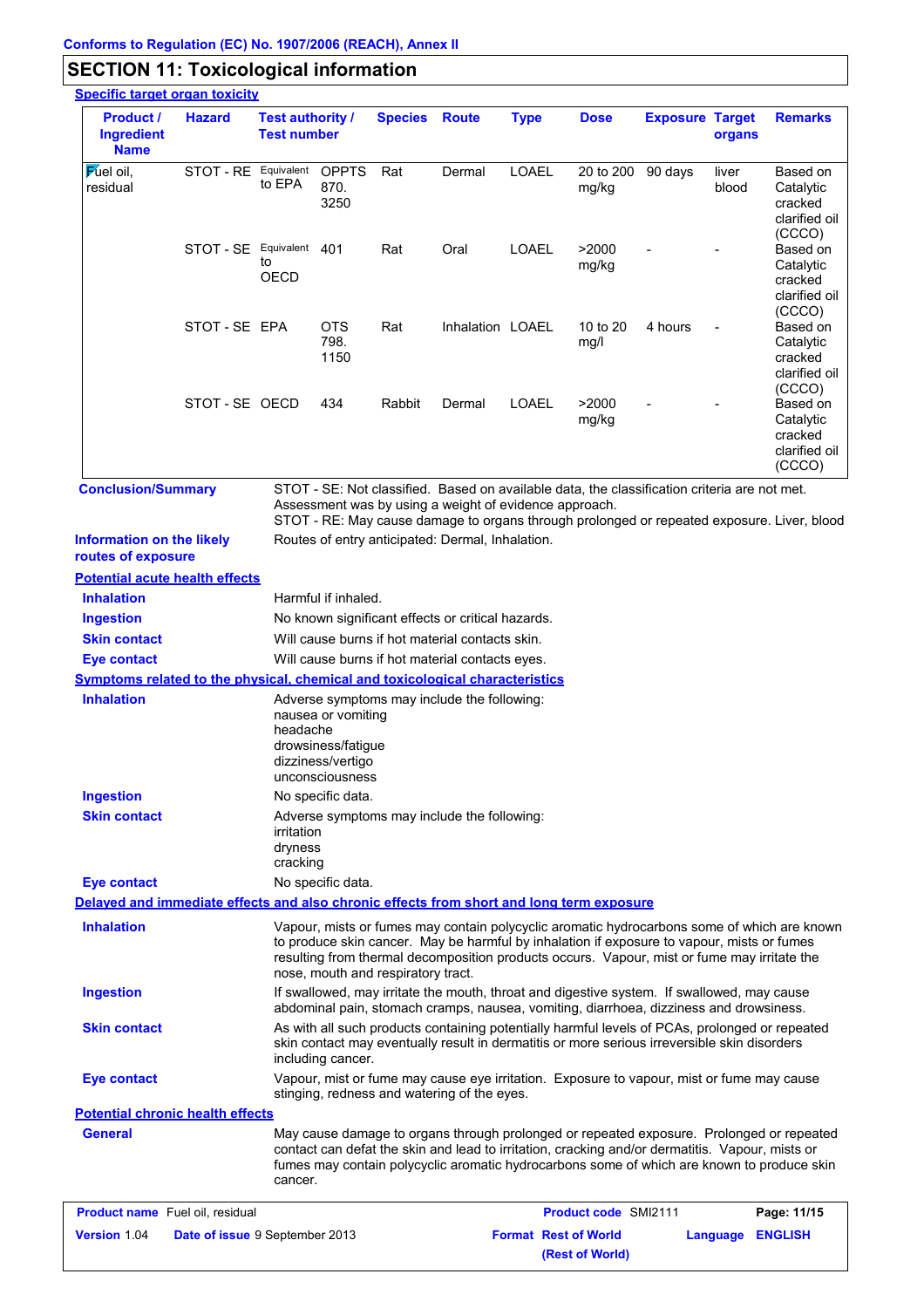# **SECTION 11: Toxicological information**

| <b>Other chronic toxicity</b><br>data | As with all such products containing potentially harmful levels of PCAs, prolonged or repeated<br>skin contact may eventually result in dermatitis or more serious irreversible skin disorders<br>including cancer.<br>Vapour, mists or fumes may contain polycyclic aromatic hydrocarbons some of which are known<br>to produce skin cancer. |
|---------------------------------------|-----------------------------------------------------------------------------------------------------------------------------------------------------------------------------------------------------------------------------------------------------------------------------------------------------------------------------------------------|
| <b>Carcinogenicity</b>                | May cause cancer. Risk of cancer depends on duration and level of exposure.                                                                                                                                                                                                                                                                   |
| <b>Mutagenicity</b>                   | No known significant effects or critical hazards.                                                                                                                                                                                                                                                                                             |
| <b>Developmental effects</b>          | Suspected of damaging the unborn child.                                                                                                                                                                                                                                                                                                       |
| <b>Fertility effects</b>              | No known significant effects or critical hazards.                                                                                                                                                                                                                                                                                             |

## **SECTION 12: Ecological information**

### **12.1 Toxicity**

| <b>Product/ingredient</b><br>name | <b>Test authority /</b><br><b>Test number</b> |     | <b>Type / Result</b><br><b>Species</b> |                                               | <b>Exposure</b> | <b>Effects</b>           | <b>Remarks</b>                   |
|-----------------------------------|-----------------------------------------------|-----|----------------------------------------|-----------------------------------------------|-----------------|--------------------------|----------------------------------|
| <b>Mel oil</b> , residual         | <b>OECD</b>                                   | 202 | Daphnia                                | Acute EL50 2 mg/l<br>Nominal Fresh water      | 48 hours        | Mobility                 | Based on<br>Heavy fuel<br>oil    |
|                                   | <b>OECD</b>                                   | 203 | Fish                                   | Acute LL50 79 mg/l<br>Nominal Fresh water     | 96 hours        | $\overline{\phantom{0}}$ | Based on<br>residual<br>fuel oil |
|                                   | Modelled<br>data                              |     | Daphnia                                | Chronic NOEL 0.27 mg/l<br>Nominal Fresh water | 21 days         | Reproduction             | $\overline{\phantom{a}}$         |
|                                   | Modelled<br>data                              |     | Fish                                   | Chronic NOEL 0.1 mg/l<br>Nominal Fresh water  | 28 days         | Mortality                | $\blacksquare$                   |

**Environmental hazards** Very toxic to aquatic life with long lasting effects.

#### **12.2 Persistence and degradability**

IOPC Persistent / not persistent. oil: Persistent

#### **12.3 Bioaccumulative potential**

This material may accumulate in sediments.

| <b>12.4 Mobility in soil</b>                            |                                                                                                                                                                                                                                  |  |  |  |  |  |
|---------------------------------------------------------|----------------------------------------------------------------------------------------------------------------------------------------------------------------------------------------------------------------------------------|--|--|--|--|--|
| <b>Soil/water partition</b><br><b>coefficient (Koc)</b> | Not available.                                                                                                                                                                                                                   |  |  |  |  |  |
| <b>Mobility</b>                                         | Spillages may penetrate the soil causing ground water contamination.                                                                                                                                                             |  |  |  |  |  |
| 12.5 Results of PBT and vPvB assessment                 |                                                                                                                                                                                                                                  |  |  |  |  |  |
| <b>PBT</b>                                              | Not available.                                                                                                                                                                                                                   |  |  |  |  |  |
| <b>vPvB</b>                                             | Not available.                                                                                                                                                                                                                   |  |  |  |  |  |
| 12.6 Other adverse effects                              |                                                                                                                                                                                                                                  |  |  |  |  |  |
| <b>Other ecological information</b>                     | This product has a density close to that of water. Spills are unlikely to form a distinct film on the<br>water surface, and may become dispersed as globules if mixed or agitated. If released to water<br>the product may sink. |  |  |  |  |  |
| <b>SECTION 13: Disposal considerations</b>              |                                                                                                                                                                                                                                  |  |  |  |  |  |

| <b>13.1 Waste treatment methods</b> |                                                                                                                                                                      |
|-------------------------------------|----------------------------------------------------------------------------------------------------------------------------------------------------------------------|
| <b>Product</b>                      |                                                                                                                                                                      |
| <b>Methods of disposal</b>          | Where possible, arrange for product to be recycled. Dispose of via an authorised person/<br>licensed waste disposal contractor in accordance with local regulations. |
| <b>Hazardous waste</b>              | Yes.                                                                                                                                                                 |
| European waste catalogue (EWC)      |                                                                                                                                                                      |
| Waste code                          | <b>Waste designation</b>                                                                                                                                             |

| <b>Traste could</b> | <b><i><u>NASIC UCSIYIIALIVII</u></i></b>                                                                                    |  |
|---------------------|-----------------------------------------------------------------------------------------------------------------------------|--|
| $130701*$           | Ifuel oil and diesel                                                                                                        |  |
|                     | However, deviation from the intended use and/or the presence of any potential contaminants may require an alternative waste |  |

 $\tau$ , deviation from the intended use and/or the presence of any potential contaminants may require an alternative waste disposal code to be assigned by the end user.

### **Packaging**

| <b>Product name</b> Fuel oil, residual |                                       | <b>Product code SMI2111</b> | Page: 12/15             |
|----------------------------------------|---------------------------------------|-----------------------------|-------------------------|
| <b>Version 1.04</b>                    | <b>Date of issue 9 September 2013</b> | <b>Format Rest of World</b> | <b>Language ENGLISH</b> |
|                                        |                                       | (Rest of World)             |                         |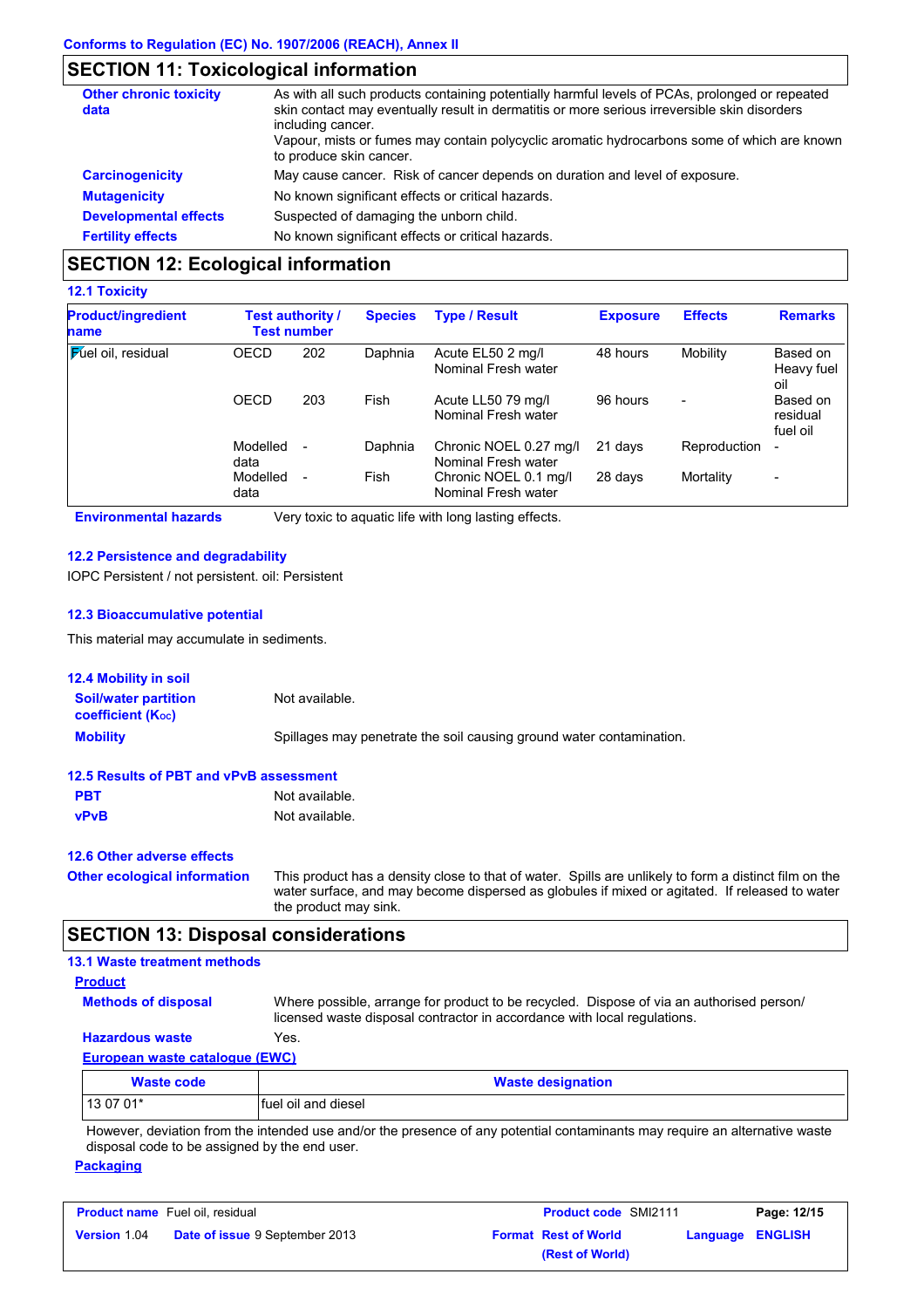# **SECTION 13: Disposal considerations**

| <b>Methods of disposal</b> | Where possible, arrange for product to be recycled. Dispose of via an authorised person/<br>licensed waste disposal contractor in accordance with local regulations.                                                                                                                                                                                                                                                                                                                                                                                                                                                                                    |
|----------------------------|---------------------------------------------------------------------------------------------------------------------------------------------------------------------------------------------------------------------------------------------------------------------------------------------------------------------------------------------------------------------------------------------------------------------------------------------------------------------------------------------------------------------------------------------------------------------------------------------------------------------------------------------------------|
| <b>Special precautions</b> | This material and its container must be disposed of in a safe way. Care should be taken when<br>handling emptied containers that have not been cleaned or rinsed out. Empty containers or<br>liners may retain some product residues. Vapor from product residues may create a highly<br>flammable or explosive atmosphere inside the container. Empty containers represent a fire<br>hazard as they may contain flammable product residues and vapour. Never weld, solder or<br>braze empty containers. Avoid dispersal of spilt material and runoff and contact with soil,<br>waterways, drains and sewers.                                           |
| <b>Other information</b>   | Empty packages may contain some remaining product. Hazard warning labels are a guide to the<br>safe handling of empty packaging and should not be removed.                                                                                                                                                                                                                                                                                                                                                                                                                                                                                              |
|                            | Empty containers represent a fire hazard as they may contain flammable product residues and<br>vapour. Never weld, solder or braze containers unless they are cleaned and do not contain<br>flammable vapours and residues.                                                                                                                                                                                                                                                                                                                                                                                                                             |
|                            | At sea, used or unwanted product should be stored for eventual discharge into port approved<br>waste oil disposal facilities.                                                                                                                                                                                                                                                                                                                                                                                                                                                                                                                           |
|                            | Dusts generated during the removal of ash deposits from engine/boiler combustion surfaces or<br>exhaust spaces, will be harmful if inhaled and may cause nausea and eye, nose and throat<br>irritation. Repeated contact may result in serious irreversible disorders.<br>Before working in combustion/exhaust spaces or handling fuel oil ash/dust the area should be<br>thoroughly damped down with water. If this is not possible, wear full breathing apparatus or<br>positive pressure filter sets. Protective clothing must always be worn. When inspecting<br>combustion/exhaust spaces, wear full face dust respirator and protective clothing. |

# **SECTION 14: Transport information**

|                                           | <b>ADR/RID</b>                                                                                 | <b>ADN</b>                                                                                                   | <b>IMDG</b>                                                                                     | <b>IATA</b>                                                                                    |
|-------------------------------------------|------------------------------------------------------------------------------------------------|--------------------------------------------------------------------------------------------------------------|-------------------------------------------------------------------------------------------------|------------------------------------------------------------------------------------------------|
| 14.1 UN number                            | <b>UN 3082</b>                                                                                 | <b>UN 9003</b>                                                                                               | <b>UN 3082</b>                                                                                  | <b>UN 3082</b>                                                                                 |
| 14.2 UN proper<br>shipping name           | <b>ENVIRONMENTALLY</b><br><b>HAZARDOUS</b><br>SUBSTANCE,<br>LIQUID, N.O.S.<br>(Heavy fuel oil) | <b>SUBSTANCES WITH</b><br>A FLASH-POINT<br>ABOVE 60°C AND<br><b>NOT MORE THAN</b><br>100°C. (Heavy fuel oil) | <b>ENVIRONMENTALLY</b><br><b>HAZARDOUS</b><br>SUBSTANCE,<br>LIQUID, N.O.S.<br>(Heavy fuel oil). | <b>ENVIRONMENTALLY</b><br><b>HAZARDOUS</b><br>SUBSTANCE.<br>LIQUID, N.O.S.<br>(Heavy fuel oil) |
| <b>14.3 Transport</b><br>hazard class(es) | 9<br>翌                                                                                         | 9<br>¥⊿                                                                                                      | 9<br>$\bigoplus$                                                                                | 9                                                                                              |
| 14.4 Packing<br>group                     | III                                                                                            | $\mathbf{III}$                                                                                               | $\mathbf{III}$                                                                                  | Ш                                                                                              |
| 14.5<br><b>Environmental</b><br>hazards   | Yes.                                                                                           | Yes.                                                                                                         | Yes.                                                                                            | No.                                                                                            |
| <b>Additional</b><br>information          | <b>Hazard identification</b><br>number<br>90<br>Tunnel code<br>E                               | <b>Remarks</b><br>Table: C. Danger: 9+<br>(N2, CMR, F or S).                                                 | Emergency<br>schedules (EmS)<br>F-A, S-F                                                        |                                                                                                |

**14.6 Special precautions for user** Not available.

| M6                                              |                                                       |
|-------------------------------------------------|-------------------------------------------------------|
| M6                                              |                                                       |
| <b>Proper shipping name</b><br><b>Ship type</b> | fuel and residual oils, including ship's bunkers<br>3 |
|                                                 |                                                       |

| <b>Product name</b> Fuel oil, residual |                                       | <b>Product code SMI2111</b> |                             | Page: 13/15             |  |
|----------------------------------------|---------------------------------------|-----------------------------|-----------------------------|-------------------------|--|
| <b>Version 1.04</b>                    | <b>Date of issue</b> 9 September 2013 |                             | <b>Format Rest of World</b> | <b>Language ENGLISH</b> |  |
|                                        |                                       |                             | (Rest of World)             |                         |  |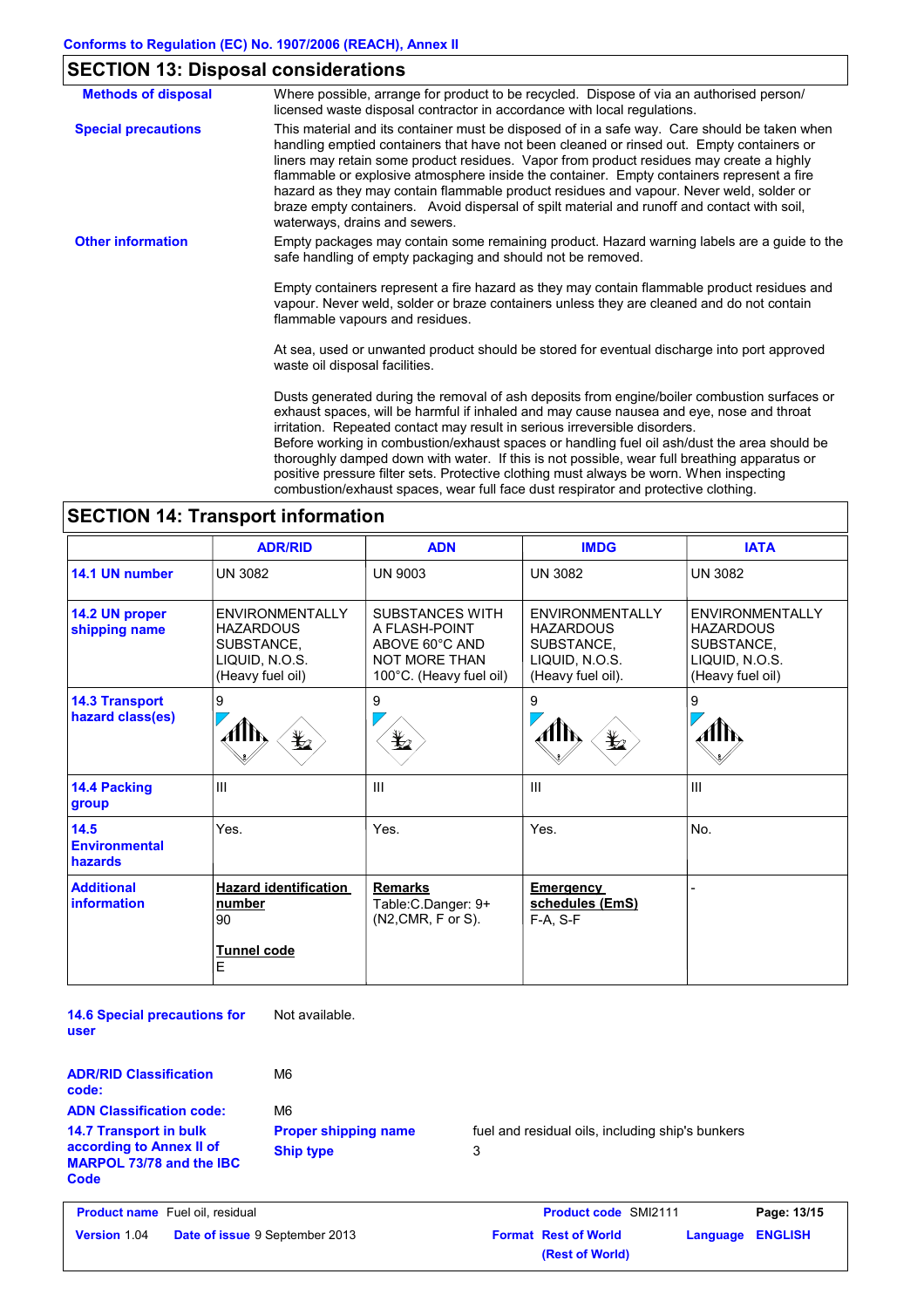# **SECTION 15: Regulatory information**

|                                                                                                                                                          | 15.1 Safety, health and environmental regulations/legislation specific for the substance or mixture                                                          |
|----------------------------------------------------------------------------------------------------------------------------------------------------------|--------------------------------------------------------------------------------------------------------------------------------------------------------------|
| EU Regulation (EC) No. 1907/2006 (REACH)                                                                                                                 |                                                                                                                                                              |
| Annex XIV - List of substances subject to authorisation                                                                                                  |                                                                                                                                                              |
| <b>Substances of very high concern</b>                                                                                                                   |                                                                                                                                                              |
| None of the components are listed.                                                                                                                       |                                                                                                                                                              |
| <b>Annex XVII - Restrictions</b><br>on the manufacture,<br>placing on the market<br>and use of certain<br>dangerous substances,<br>mixtures and articles | For non-fuel uses - "Restricted to Professional Users. Attention - avoid exposure - obtain special<br>instructions before use". Must be marked on packaging. |
| <b>Other regulations</b>                                                                                                                                 |                                                                                                                                                              |
| <b>REACH Status</b>                                                                                                                                      | For the REACH status of this product please consult your company contact, as identified in<br>Section 1.                                                     |
| <b>United States inventory</b><br>(TSCA 8b)                                                                                                              | All components are listed or exempted.                                                                                                                       |
| <b>Australia inventory (AICS)</b>                                                                                                                        | All components are listed or exempted.                                                                                                                       |
| <b>Canada inventory</b>                                                                                                                                  | All components are listed or exempted.                                                                                                                       |
| <b>China inventory (IECSC)</b>                                                                                                                           | All components are listed or exempted.                                                                                                                       |
| <b>Japan inventory (ENCS)</b>                                                                                                                            | All components are listed or exempted.                                                                                                                       |
| <b>Korea inventory (KECI)</b>                                                                                                                            | Not determined.                                                                                                                                              |
| <b>Philippines inventory</b><br>(PICCS)                                                                                                                  | Not determined.                                                                                                                                              |
|                                                                                                                                                          |                                                                                                                                                              |

| <b>15.2 Chemical Safety</b> | Complete. |
|-----------------------------|-----------|
| <b>Assessment</b>           |           |

# **SECTION 16: Other information**

| <b>Abbreviations and acronyms</b>     | ADN = European Provisions concerning the International Carriage of Dangerous Goods by                       |  |  |  |  |
|---------------------------------------|-------------------------------------------------------------------------------------------------------------|--|--|--|--|
|                                       | Inland Waterway<br>ADR = The European Agreement concerning the International Carriage of Dangerous Goods by |  |  |  |  |
|                                       | Road                                                                                                        |  |  |  |  |
|                                       | ATE = Acute Toxicity Estimate                                                                               |  |  |  |  |
|                                       | <b>BCF</b> = Bioconcentration Factor                                                                        |  |  |  |  |
|                                       | CAS = Chemical Abstracts Service                                                                            |  |  |  |  |
|                                       | CLP = Classification, Labelling and Packaging Regulation [Regulation (EC) No. 1272/2008]                    |  |  |  |  |
|                                       | CSA = Chemical Safety Assessment                                                                            |  |  |  |  |
|                                       | CSR = Chemical Safety Report                                                                                |  |  |  |  |
|                                       | DMEL = Derived Minimal Effect Level                                                                         |  |  |  |  |
|                                       | DNEL = Derived No Effect Level                                                                              |  |  |  |  |
|                                       | DPD = Dangerous Preparations Directive [1999/45/EC]                                                         |  |  |  |  |
|                                       | DSD = Dangerous Substances Directive [67/548/EEC]                                                           |  |  |  |  |
|                                       | EINECS = European Inventory of Existing Commercial chemical Substances                                      |  |  |  |  |
|                                       | ES = Exposure Scenario                                                                                      |  |  |  |  |
|                                       | EUH statement = CLP-specific Hazard statement                                                               |  |  |  |  |
|                                       | EWC = European Waste Catalogue                                                                              |  |  |  |  |
|                                       | GHS = Globally Harmonized System of Classification and Labelling of Chemicals                               |  |  |  |  |
|                                       | IATA = International Air Transport Association                                                              |  |  |  |  |
|                                       | IBC = Intermediate Bulk Container                                                                           |  |  |  |  |
|                                       | IMDG = International Maritime Dangerous Goods                                                               |  |  |  |  |
|                                       | LogPow = logarithm of the octanol/water partition coefficient                                               |  |  |  |  |
|                                       | MARPOL 73/78 = International Convention for the Prevention of Pollution From Ships, 1973 as                 |  |  |  |  |
|                                       | modified by the Protocol of 1978. ("Marpol" = marine pollution)                                             |  |  |  |  |
|                                       | OECD = Organisation for Economic Co-operation and Development                                               |  |  |  |  |
|                                       | PBT = Persistent, Bioaccumulative and Toxic                                                                 |  |  |  |  |
|                                       | <b>PNEC = Predicted No Effect Concentration</b>                                                             |  |  |  |  |
|                                       | RID = The Regulations concerning the International Carriage of Dangerous Goods by Rail                      |  |  |  |  |
|                                       | <b>RRN = REACH Registration Number</b>                                                                      |  |  |  |  |
|                                       | SADT = Self-Accelerating Decomposition Temperature                                                          |  |  |  |  |
|                                       | SVHC = Substances of Very High Concern                                                                      |  |  |  |  |
|                                       | STOT-RE = Specific Target Organ Toxicity - Repeated Exposure                                                |  |  |  |  |
|                                       | STOT-SE = Specific Target Organ Toxicity - Single Exposure                                                  |  |  |  |  |
|                                       | TWA = Time weighted average                                                                                 |  |  |  |  |
|                                       | $UN = United Nations$                                                                                       |  |  |  |  |
| <b>Draduat nama</b> Eugl oil rooidugl | Deadust and CMI0111<br>D <sub>0</sub>                                                                       |  |  |  |  |

| <b>Product name</b> Fuel oil, residual |                                       | <b>Product code SMI2111</b> |                  | Page: 14/15 |
|----------------------------------------|---------------------------------------|-----------------------------|------------------|-------------|
| <b>Version 1.04</b>                    | <b>Date of issue 9 September 2013</b> | <b>Format Rest of World</b> | Language ENGLISH |             |
|                                        |                                       | (Rest of World)             |                  |             |